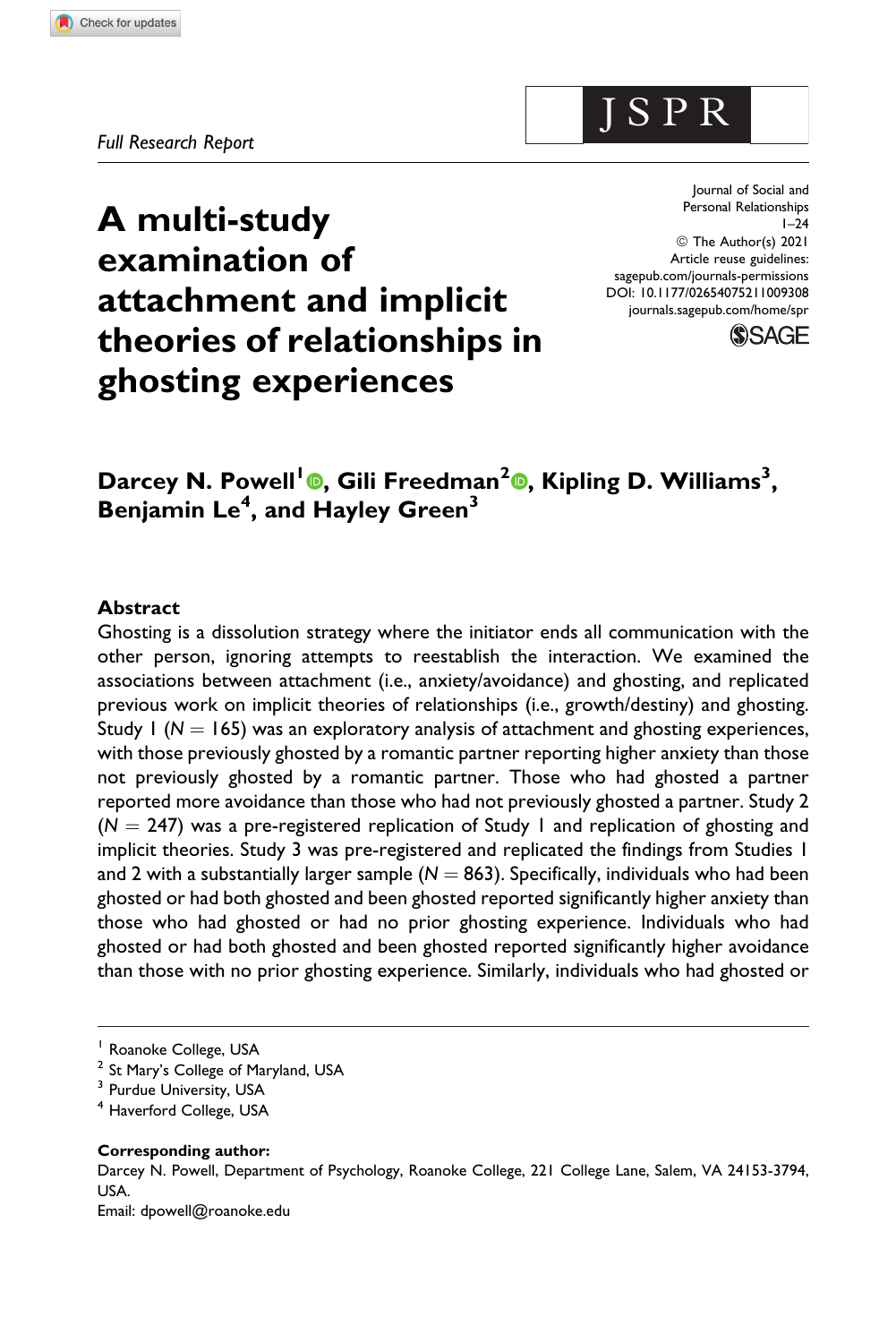had both ghosted and been ghosted reported significantly higher destiny beliefs than those who had been ghosted or had no prior experience with ghosting. Finally, a metaanalysis across the three studies examined the strength of the associations between ghosting experiences and attachment. Taken together, these studies consistently demonstrate an association between attachment anxiety and being ghosted, as well as destiny beliefs and ghosting a romantic partner.

#### **Keywords**

Attachment, ghosting, implicit theories, relationship termination, romantic relationships

Ghosting is often perceived as an unacceptable relationship termination strategy, but a large proportion of individuals have experienced ghosting in a romantic context (Freedman et al., 2019; Koessler et al., 2019b; LeFebvre et al., 2019; Timmermans et al., 2020). Yet less is known about individual differences in ghosting experiences. Attachment orientation is an important individual difference associated with romantic relationship quality (Mikulincer & Shaver, 2007; Simpson, 1990) and reactions to relationship dissolution (Halpern-Meekin et al., 2012; Madey & Jilek, 2012) but has yet to be explored in the context of ghosting. Another individual difference associated with ghosting is implicit theories of relationships (i.e., destiny and growth beliefs; Freedman et al., 2019). The present studies attempt to extend our understanding of individual differences in ghosting by examining attachment, and replicate prior results linking implicit theories of relationships and ghosting experiences.

### *Attachment and romantic relationships*

Attachment theory is arguably the most common perspective in the study of romantic relationships (Mikulincer  $\&$  Shaver, 2007), with attachment process central to thoughts, emotions, and behaviors experienced in relationships (Collins & Allard, 2001). Individual differences in attachment are typically understood as separate continuous dimensions of anxiety and avoidance (Crowell et al., 2016), or model of self and other (Bartholomew & Horowitz, 1991), with anxiety reflecting negative self-views in relationships and avoidance characterized by negative views of others. Attachment theory has been applied across many facets of relationship experiences (Cassidy & Shaver, 2008) including romantic relationship stability and experiences during and after romantic termination. Specifically, individuals with secure attachments (i.e., low anxiety and avoidance) tend to have higher quality relationships (Mikulincer & Shaver, 2007; Simpson, 1990) and are more likely to remain in their romantic relationships compared to those with insecure attachments (Feeney & Noller, 1992; Le et al., 2010; Mikulincer & Shaver, 2007).

Attachment is also associated with the relationship termination strategy that individuals choose. For example, individuals with higher avoidance and higher anxiety perceive using technology to terminate relationships as more acceptable (Weisskirch  $\&$ Delevi, 2012). Similarly, individuals with higher avoidance are also more likely to use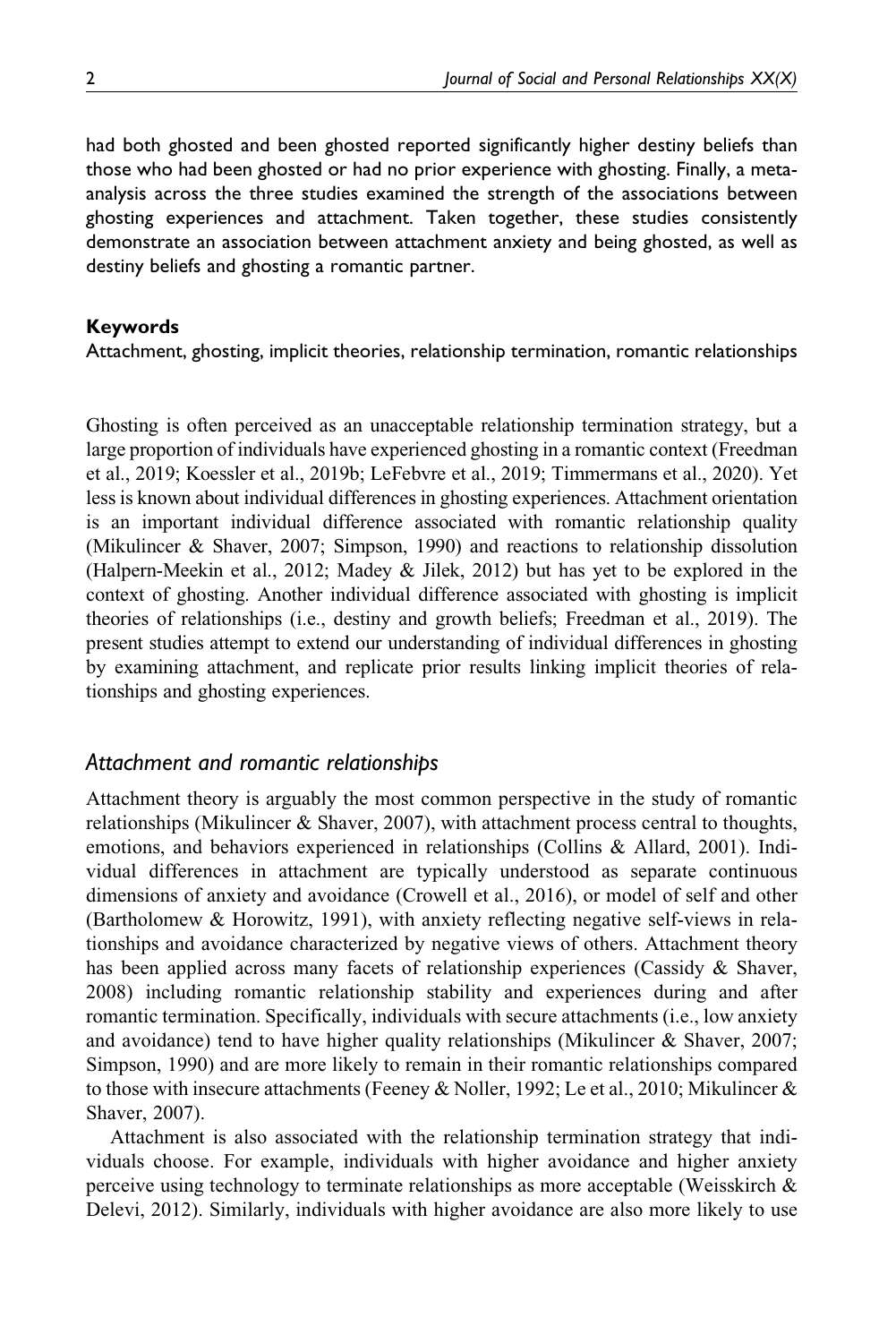indirect termination strategies (e.g., avoidance/withdrawal, distant/mediated communication; Collins & Gillath, 2012). Those with higher anxiety, though, are more likely to be broken up with via technology (Weisskrich & Delevi, 2012) and engage in termination strategies that facilitate churning (i.e., breaking up and getting back together; Collins & Gillath, 2012; Davis et al., 2003).

#### *Ghosting*

There are multiple strategies couples can take to dissolve their relationships (Baxter, 1982; Collins & Gillath, 2012; Sprecher et al., 2010). Ghosting is a relationship dissolution strategy that is a modern-day manifestation of avoidance/withdrawal. Ghosting has been defined as unilaterally dissolving a relationship by cutting off communication (Freedman et al., 2019; Koessler et al., 2019b; LeFebvre, 2017). Although avoidance/ withdrawal has been recognized as a dissolution strategy for some time (Baxter, 1982), ghosting often occurs via the ceasing of technology-mediated communication (e.g., not texting, unfriending, blocking on social media; LeFebvre, 2017).

Testimonials have revealed that ghosting has occurred at all points in relationships: after years of being together, while getting to know someone, or even after first connecting (Engle, 2019). Ghosting seems to be particularly common, though, on dating apps (De Wiele & Campbell, 2019; Timmermans et al., 2020) and among emerging adults. For example, two-thirds of college students report having been an initiator of ghosting (i.e., ghoster) and three-quarters had been the recipient (i.e., ghostee) within romantic relationships (Koessler et al., 2019b). On the other hand, samples with broader age ranges report lower percentages; approximately one-fifth of participants had been a ghoster within romantic relationships and one-quarter had been a ghostee (Freedman et al., 2019). However, because ghosting tends to be viewed negatively, these reports may underestimate actual rates (LeFebvre, 2017).

Individuals perceive a variety of motives for ghosting (Koessler et al., 2019a, 2019b; LeFebvre et al., 2019, 2020; Manning et al., 2019; Timmermans et al., 2020). Ghosting may be a favorable dissolution strategy for some: ghosters experience less distress than individuals who engage in more direct dissolution strategies (Koessler et al., 2019a). However, ghostees experience similar amounts of distress as their counterparts who were broken up with more directly (Koessler et al., 2019a). Furthermore, in response to ghosting, ghostees experience uncertainty and have acknowledged both effective and ineffective responses to being ghosted (LeFebvre & Fan, 2020; Timmermans et al., 2020). Continual experiences of ghosting can also be problematic. Recurrent ghostees in a single year who have also been breadcrumbed (i.e., a prospective romantic partner engaged in intermittent conversations to keep them interested but with no intention of progressing the relationship) report less life satisfaction and more helplessness and loneliness than those who were not also breadcrumbed (Navarro et al., 2020).

Implicit theories of relationships are associated with the likelihood of relationship dissolution (Le et al., 2010), as well as individuals' perceptions of the acceptability of ghosting, intentions to engage in ghosting, and prior usage of ghosting to dissolve relationships (Freedman et al., 2019). Specifically, stronger destiny beliefs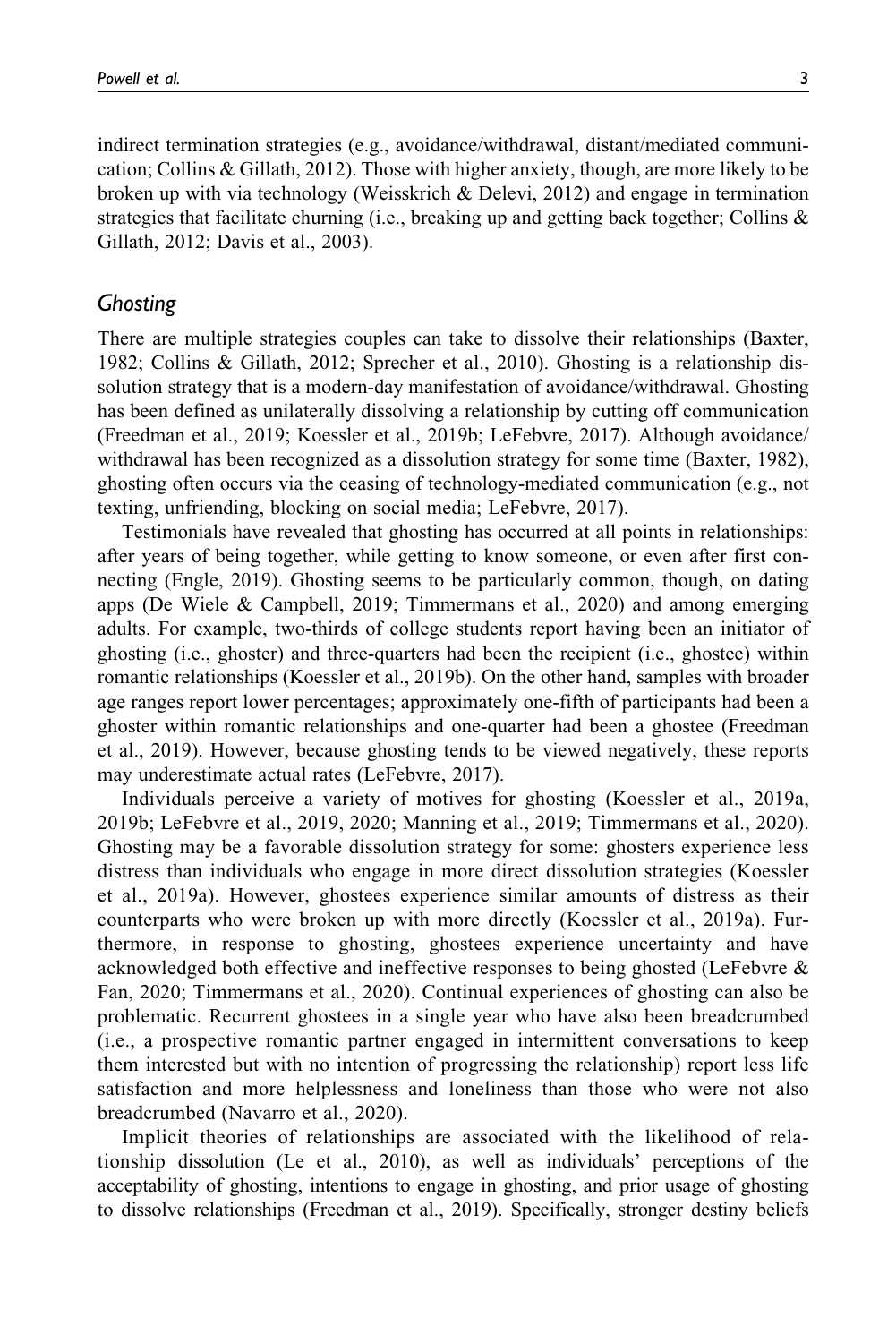(i.e., relationships either work or they do not, similar to a soulmate; Franiuk et al., 2002; Knee, 1998) are associated with an increased likelihood of breaking up (Le et al., 2010) and an increased perception of acceptability of ghosting, regardless of relationship length (Freedman et al., 2019). On the other hand, stronger growth beliefs (i.e., relationships develop over time and improve by overcoming conflict; Franiuk et al., 2002; Knee, 1998) are associated with reduced perceptions of ghosting's acceptability, especially in long-term relationships (Freedman et al., 2019). However, whereas destiny is associated with ghosting intentions regardless of relationship length, growth is inconsistently associated with intentions (Freedman et al., 2019). Furthermore, destiny is associated with previous ghosting experience, especially as a ghoster (Freedman et al., 2019).

#### *The present studies*

In the present research we examine the associations between attachment and ghosting in romantic relationships and aim to replicate the results linking implicit theories of relationships and romantic ghosting (Freedman et al., 2019). There are many individual differences that could be examined, but we chose attachment orientation, given its integral link to relationship stability and association with dissolution strategies. Furthermore, some results from Freedman et al. (2019) on the association between implicit theories of relationships and ghosting were inconsistent across the two studies (e.g., associations with growth mindsets), and it is important to further probe those findings in a new set of studies. Study 1 is an exploratory study examining associations between attachment and ghosting experiences. In Study 2, a pre-registered set of analyses test whether the findings from Freedman et al. (2019) replicate and again explore ghosting and attachment. Study 3 is a pre-registered study with a significantly larger sample to permit more nuanced analyses of individual differences in attachment and implicit theories of relationships based on ghosting experiences. Finally, we conduct an internal meta-analysis on the associations between ghosting experiences and attachment.

#### **Study 1**

As described above, individuals with higher avoidance are more likely to engage in indirect relationship dissolution strategies (Collins  $\&$  Gillath, 2012), and ghosting is an extreme version of the indirect dissolution strategy of withdrawal/avoidance (Baxter, 1982). Additionally, those higher in anxiety are more likely to be broken up with through the use of technology (Weisskrich & Delevi, 2012), and ghosting is thought to be prevalent because of the reliance on technology in relationship processes (LeFebvre, 2017). Therefore, Study 1 was designed to explore whether attachment anxiety and avoidance are associated with participants' prior experience with ghosting in romantic relationships.<sup>1</sup> It was expected that both attachment anxiety and avoidance would be associated with participants' prior experience with ghosting but no directional a priori hypotheses were posited.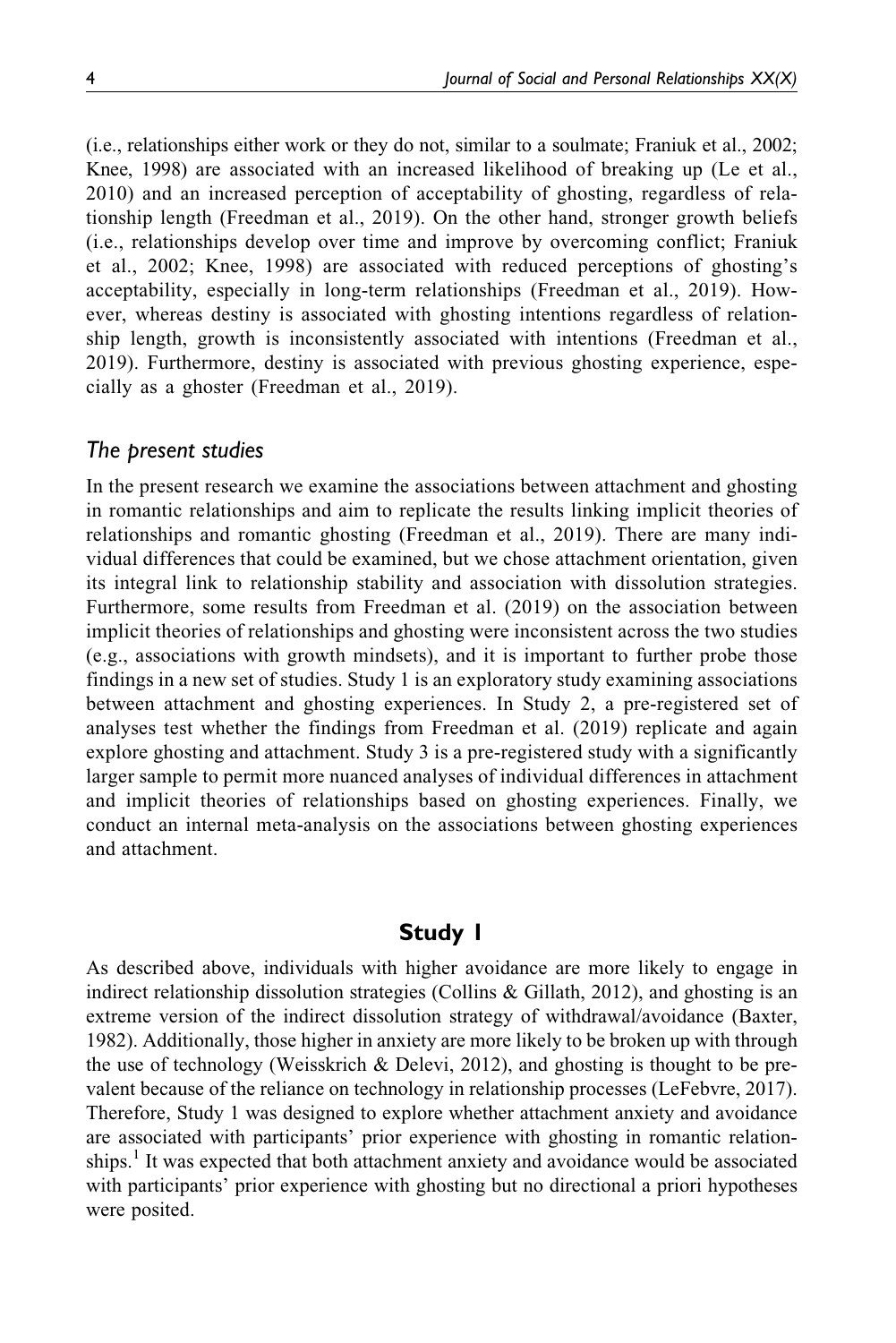| What it means to ghost someone                        | Percentage |
|-------------------------------------------------------|------------|
| Not responding to texts                               | 98.2%      |
| Not responding to phone calls                         | 96.4%      |
| Not contacting via texts                              | 81.2%      |
| Avoiding talking face-to-face                         | 79.4%      |
| Not contacting via phone calls                        | 78.8%      |
| Blocking the person on social media                   | 76.4%      |
| Unfriending or unfollowing the person on social media | 75.2%      |
| Failing to acknowledge person in public               | 70.3%      |
| Cutting of contact with mutual friends                | 67.3%      |
| Gossiping about them                                  | 9.7%       |
| <b>Bullying</b>                                       | 6.7%       |

**Table 1.** Study 1 participants' endorsement of what it means to ghost.

# **Method**

#### *Participants*

A convenience sample of participants was recruited from a Psychology Department subject pool at the third author's institution using SONA systems. A total of 188 participants began the study and the following exclusion criteria were set after collecting the data but before analysis: participants were excluded if they initiated the online survey but did not complete it ( $n = 4$ ), or took less than 3 minutes ( $n = 15$ ) or more than an hour (*n*  $=$  4) to complete it. The resulting analytic sample consisted of 165 participants (53.3%) men, 46.7% women;  $M_{\text{age}} = 19.34$ ,  $SD = 1.20$ ; 60.6% first year students, 24.2% sophomores, 9.7% juniors, 5.5% seniors; 3.0% African American, 17.6% Asian American/Asian, 67.3% Caucasian/White, 7.9% Hispanic, 4.2% Other).

#### *Measures*

Data are from a larger study, only those measures used in the present analyses are described. All materials and corresponding data are on Open Science Framework (OSF; link).

*Ghosting.* Participants began by indicating whether they had heard of ghosting (Yes/No). If they selected, "No," then they were presented with the description of ghosting from the popular press: "Ghosting is 'ending a romantic relationship by cutting off all contact and ignoring the former partner's attempts to reach out' (Safronova, 2015)." This popular press description was used due to the timing of the study's conceptualization (i.e., prior to the Koesseler et al., 2019b pre-print with a posited definition) and for ease of understanding among the participants. All participants then selected as many behaviors as they believed ghosting consisted of (see Table 1). Next, participants indicated how long ghosting typically lasts: permanently, temporarily, or depends on the situation. Finally, participants checked whether they had been ghosted by a romantic partner or ghosted a romantic partner.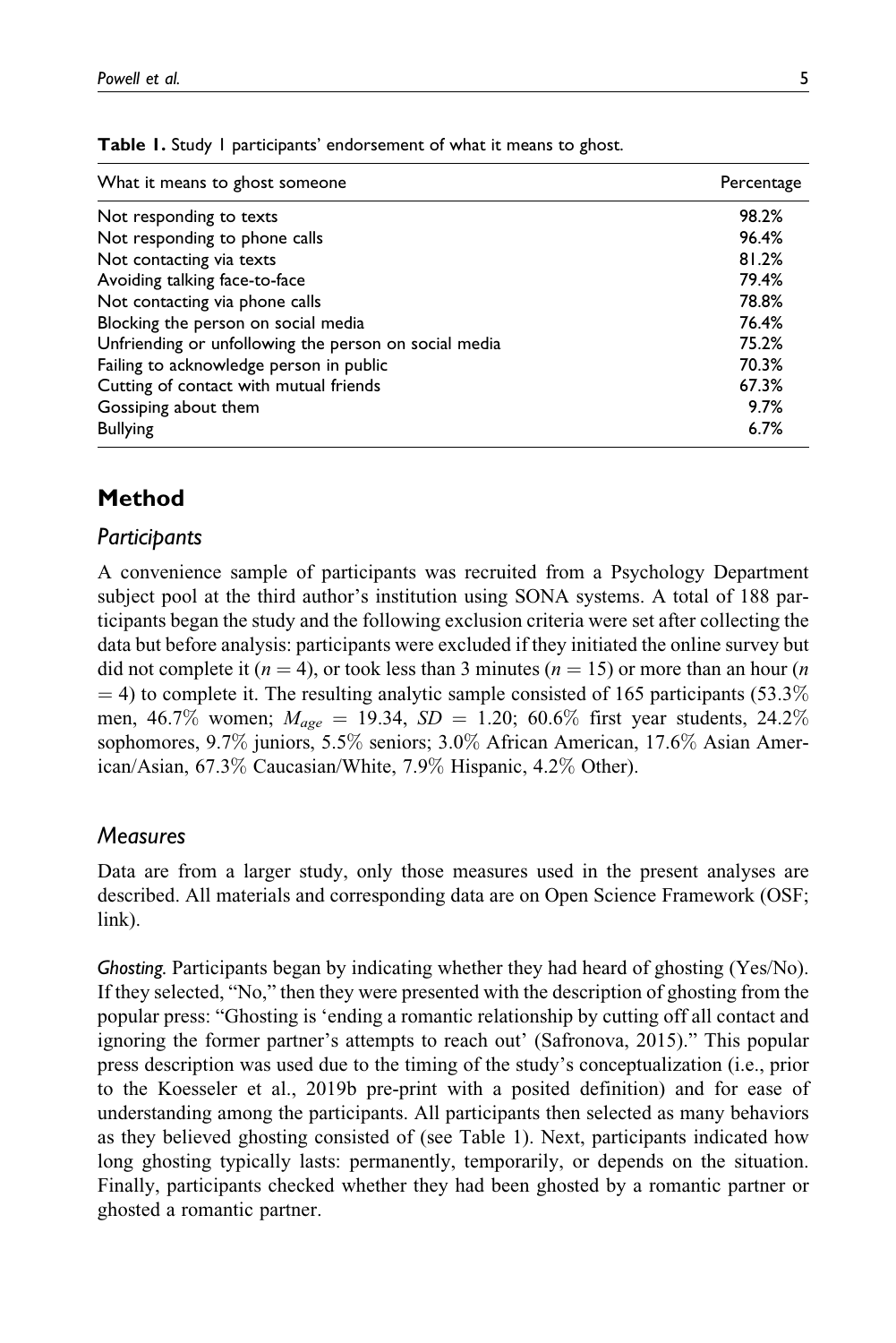|    |       |                       |       |                                               | Study 3 ( $N = 863$ ) |  |
|----|-------|-----------------------|-------|-----------------------------------------------|-----------------------|--|
| n  | ℅     | n                     | %     | n                                             | ℅                     |  |
| 47 | 28.5% | 116                   | 47.0% | 322                                           | 37.3%<br>26.1%        |  |
|    | 63    | Study 1 ( $N = 165$ ) |       | Study 2 ( $N = 247$ )<br>38.2%<br>38.9%<br>96 | 225                   |  |

**Table 2.** Participants' experiences with ghosting across the studies.

*Attachment.* Participants completed the 36-item Experiences in Close Relationships Scale (Brennan et al., 1998) for how they generally feel in romantic relationships on a 7-point Likert-type scale ranging from 1 *(strongly disagree)* to 7 *(strongly agree)*. Average scores were calculated for anxiety ( $\alpha = .91$ ) and avoidance ( $\alpha = .94$ ).

*Demographics.* Participants provided demographic information, answering questions about their age, gender, year in college, and race/ethnicity.

#### *Procedure*

The study was approved by the third author's Institutional Review Board. After reviewing the study's information on SONA, participants completed measures assessing their experiences with ghosting, attachment, and demographics, and then received course credit. On average, it took 7.65 minutes  $(SD = 6.38)$  to complete the online study.

#### **Results**

#### *Perceptions of ghosting and experiences*

Most of participants (84.2%) had heard of ghosting and agreed on the meaning of ghosting (Table 1). $2$  Additionally, a majority of participants indicated that how long ghosting lasts depends on the situation (96.4%), rather than perceiving it as always permanent (2.4%) or always temporary  $(1.2\%)$ . Participants reported more experience as a ghoster than as a ghostee (Table 2). Few participants (17.0%) had experience as both a ghostee and a ghoster, whereas 50.3% had no prior ghosting experience within romantic relationships.

#### *Attachment and ghosting*

Independent samples  $t$ -tests<sup>3</sup> were conducted to compare attachment anxiety and avoidance of those who had been a ghostee to those who had not, as well as of those who had been a ghoster to those who had not (see Table 3). Ghostees reported more anxiety than those who had not previously been ghosted (see Figure 1), and ghosters reported more avoidance than those who had not previously ghosted (see Figure 2). There was a medium effect size for both significant results. No other comparisons were significant.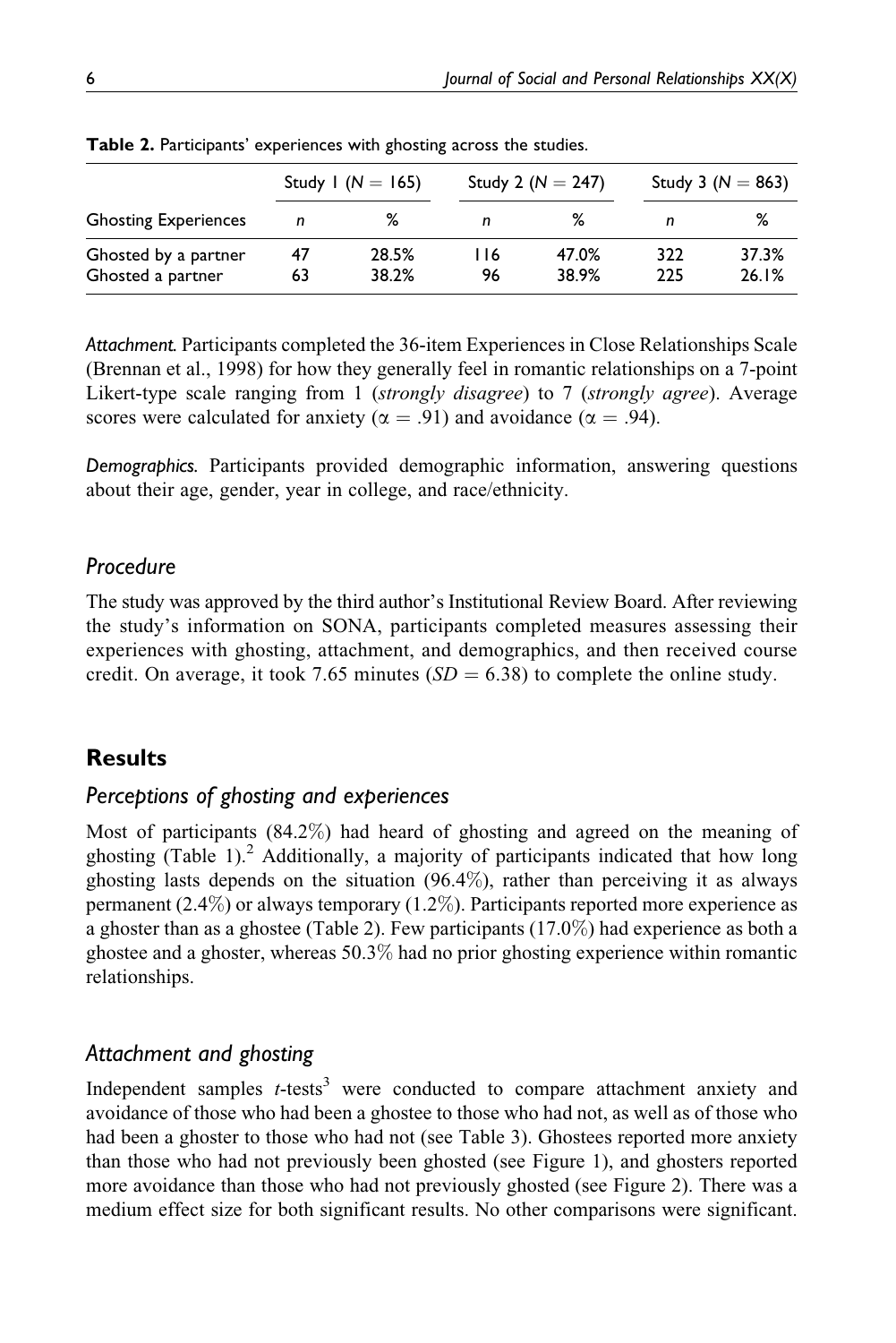|                                                                             | Ghostee,<br>(GS) N                                       | Non-Ghostee,<br>M(SD)                                                                                                                        |          | ы   | 95% CI   | Ghoster,<br>(GS)                          | Non-Ghoster<br>M(SD)                                      | $\overline{a}$   | bo            | 95% CI                   |
|-----------------------------------------------------------------------------|----------------------------------------------------------|----------------------------------------------------------------------------------------------------------------------------------------------|----------|-----|----------|-------------------------------------------|-----------------------------------------------------------|------------------|---------------|--------------------------|
| tudy 1                                                                      |                                                          |                                                                                                                                              | $2.78**$ | ₽\$ | .14.83   | 3.56 (0.97)                               |                                                           |                  | $\frac{6}{1}$ | $-49.16$                 |
| Anxiety<br>Avoidance<br>Study 2<br>Anxiety<br>Avoidance<br>Crowth<br>Growth | $4.00 (1.01)$<br>3.11 (0.97)                             | 3.52 (1.00)<br>3.21 (1.13)                                                                                                                   | 0.55     | δ,  | 47, 27   | 3.47 (1.04)                               | 3.72 (1.06)<br>3.00 (1.08)                                | $0.99$<br>2.73** | 4             | .13.80                   |
|                                                                             |                                                          |                                                                                                                                              |          |     |          |                                           |                                                           |                  |               |                          |
|                                                                             |                                                          |                                                                                                                                              | 4.09***  |     | 32, .92  | 4.19(1.16)                                |                                                           | $\frac{1}{2}$    |               | .19, .45                 |
|                                                                             |                                                          |                                                                                                                                              | 0.55     | ρÓ  | .20, .36 |                                           |                                                           | $\overline{2}$   |               |                          |
|                                                                             | 4.44 (1.09)<br>2.77 (1.04)<br>5.24 (0.64)<br>5.24 (1.01) | 3.82 (1.28)<br>2.69 (1.16)<br>5.33 (0.81)<br>3.69 (1.21)                                                                                     | 0.96     |     | .27, .09 | 2.88 (1.03)<br>5.24 (0.61)<br>3.87 (1.08) | $4.06$ (1.28)<br>2.64 (1.14)<br>5.32 (.80)<br>3.57 (1.12) | 0.83             |               | $.04, .53$<br>$.27, .11$ |
|                                                                             |                                                          |                                                                                                                                              | 0.05     |     | .29, .27 |                                           | (1.12)                                                    | $2.13*$          | 28            | 02, .59                  |
| lote. t-tests were conduct                                                  |                                                          | ed to compare the attachment or implicit theories of relationships of those who had been a ghostee to those who had not, as well as of those |          |     |          |                                           |                                                           |                  |               |                          |

| ֧֘֝         |
|-------------|
|             |
|             |
| :<br>;<br>; |
|             |

who had been a ghoster to those who had not. The df for each t-test in Study I was 163, the df for each in Study 2 was 245. Effect size was calculated using Hedges' g given<br>the unequal subsample sizes. \*p < .05, \*\*p < .01 *Note*. *t*-tests were conducted to compare the attachment or implicit theories of relationships of those who had been a ghostee to those who had not, as well as of those who had been a ghoster to those who had not. The *df* for each *t*-test in Study 1 was 163, the *df* for each in Study 2 was 245. Effect size was calculated using Hedges' *g* given the unequal subsample sizes.  $*p < .05$ ,  $**p < .01$ ,  $**p < .001$ .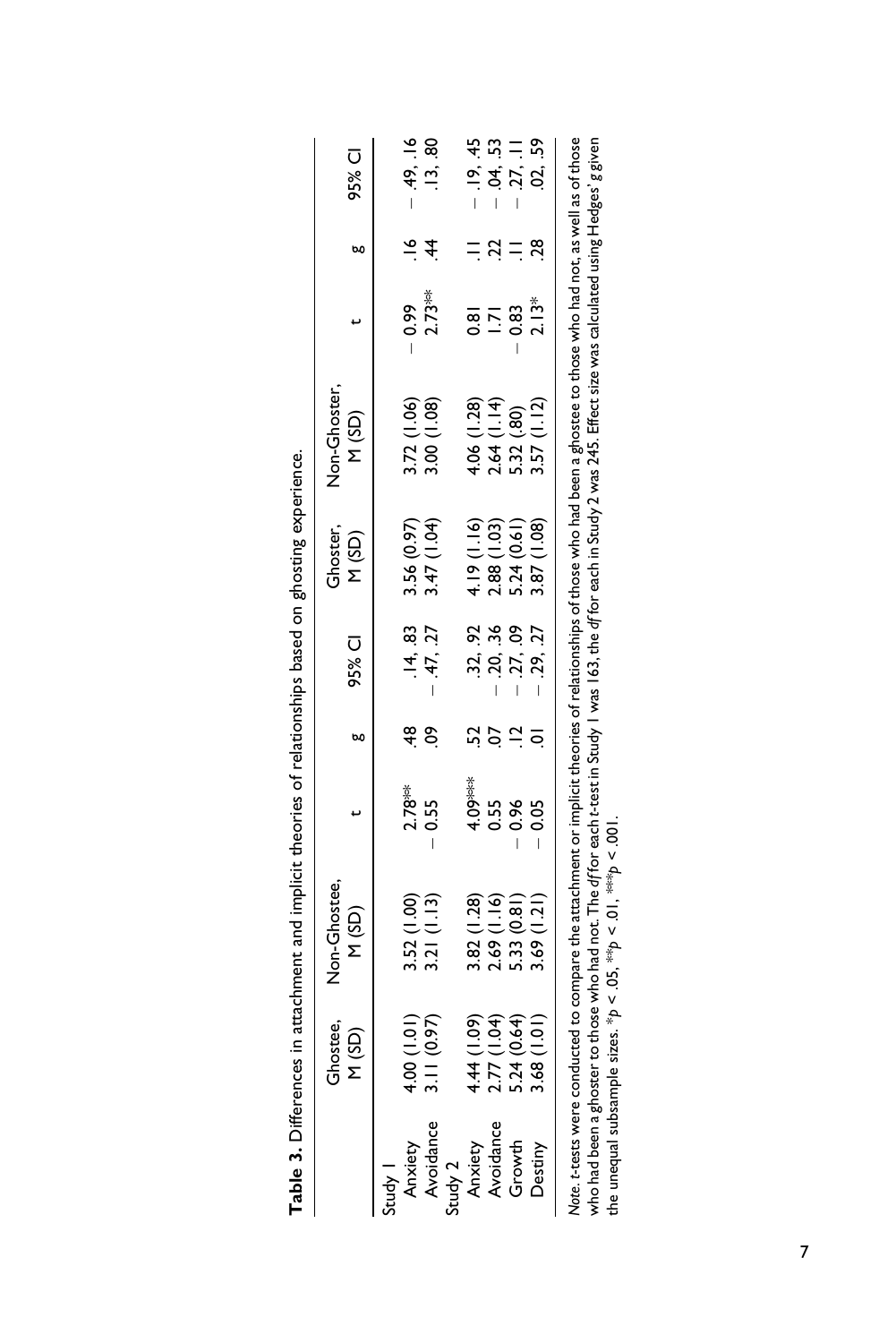

**Figure 1.** Comparisons of attachment anxiety based on ghosting experience. *Note*. Participants are represented twice for each study (i.e., whether or not they were a ghostee *and* whether or not they were a ghoster). Higher scores indicate more attachment anxiety. Error bars denote standard error.



**Figure 2.** Comparisons of attachment avoidance based on ghosting experience. *Note*. Participants are represented twice for each study (i.e., whether or not they were a ghostee *and* whether or not they were a ghoster). Higher scores indicate more attachment avoidance. Error bars denote standard error.

# **Discussion**

These analyses replicated prior work showing that a majority of college students are familiar with the term "ghosting," they tend to agree about what ghosting entails, and have had direct experiences with ghosting. This sample's reported rates of ghosting experience within romantic relationships are higher than those reported by Freedman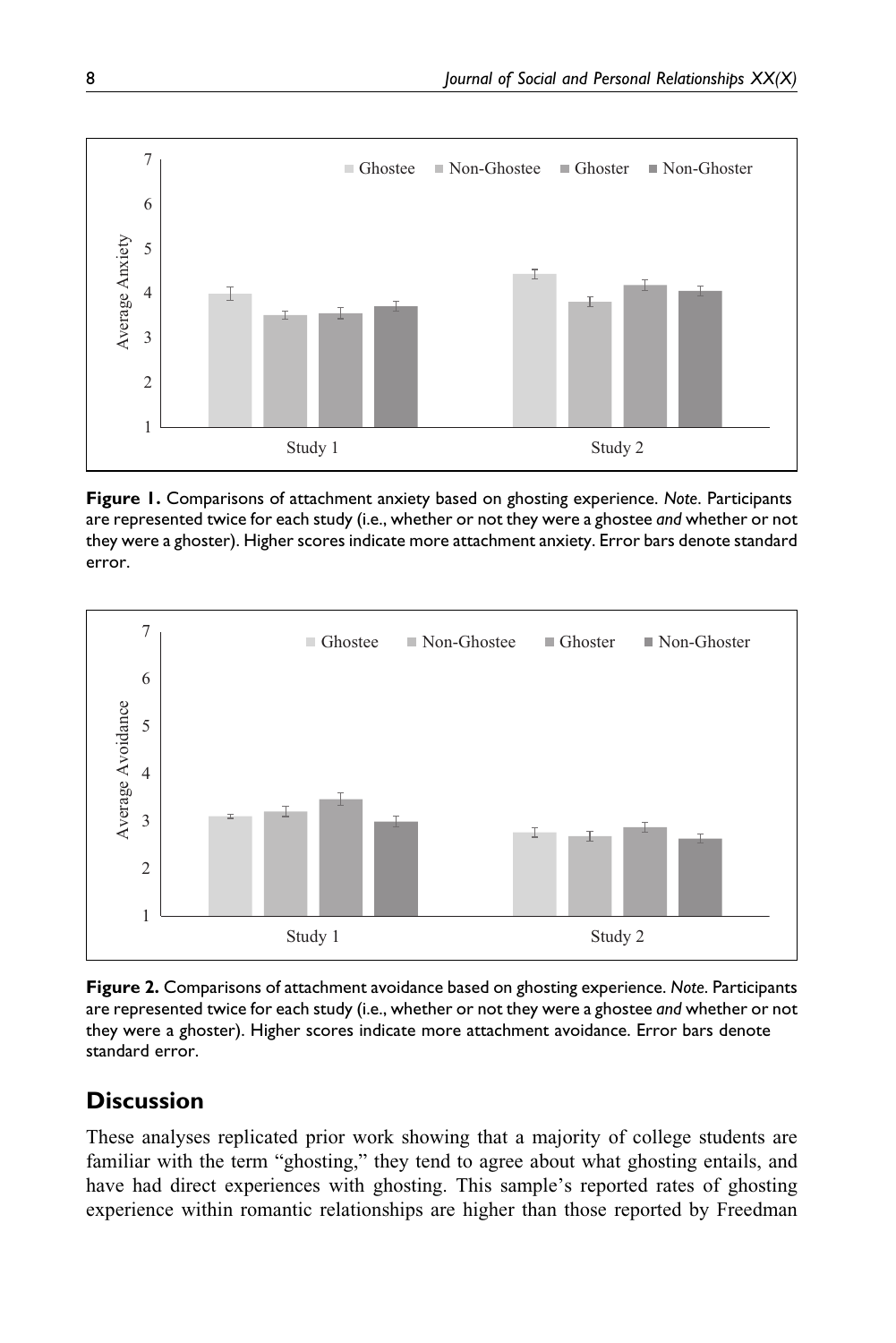et al. (2019), but lower than the rates reported by LeFebvre et al. (2019) in their sampling of college students purposely selected because of their awareness of the term and by Koessler et al. (2019b) in their sample of MTurk workers, in which participants were aware that ghosting was the focus of their survey. Moreover, differences in attachment were found for ghosting experiences with romantic partners. Specifically, those who had been ghosted reported higher anxiety, whereas those who had ghosted reported higher avoidance. However, one limitation is that participants who indicated that they had heard of ghosting were not given a definition of ghosting. Given the agreement among participants as to what it means to ghost someone, it seems that participants were responding to the questions with similar conceptualizations of the construct. A second limitation is that the sample was restricted to a subject pool of college students at a single Midwestern university, and the results may not be generalizable to a broader sample of adults.

#### **Study 2**

As a part of a larger project on ghosting in romantic relationships, the analyses reported in Study 2 are an attempt to replicate the associations between individuals' ghosting experience and attachment from Study 1 and replicate past research on ghosting (i.e., Freedman et al., 2019). Study 2 tested the following pre-registered hypotheses: (1) Individuals higher in destiny beliefs will be more likely to report having ghosted before compared to those lower in destiny beliefs, (2) Individuals higher in growth beliefs will be less likely to report having ghosted before compared to those lower in growth beliefs. In addition, we explored whether ghosting role (i.e., ghoster, ghostee) was associated with attachment anxiety and avoidance in a broader sample of adults.

# **Method**

#### *Participants*

The target sample size was 280 participants, based on a power analysis conducted in G\*Power for the larger project. Participants between the ages of 18 and 100, residing in the United States, and with an approval rating of 85 or above were recruited from Prolific. Of the participants who began the study ( $N = 273$ ), participants were excluded from analyses if they failed the attention check question  $(n = 11)$  or did not answer it  $(n = 12)$ , or indicated that we should not use their data  $(n = 3)$ . Therefore, the analytic sample consists of 247 participants ( $M_{\text{age}} = 33.17$  years,  $SD = 11.14$ ; 49.4% men, 49% women, 1.6% nonbinary; 47.4% heterosexual, 23.9% gay, 23.9% lesbian, 2.8% bisexual, 1.6% nonbinary and attracted to women, 0.4% asexual; 40.3% single, 7.0% casually dating, 16.1% seriously dating, 5.5% engaged, 28.2% married or long-term committed relationship, 2.9% chose not to answer; 6.9% African American/Black, 7.3% Asian American/Asian, 73.7% Caucasian/White, 5.3% Hispanic/Latino, 0.4% Native American, 4.9% Multiple races/ethnicities, 1.2% Other, 0.4% chose not to answer).

### *Materials*

Data are from a larger study, only those measures used in these analyses are described.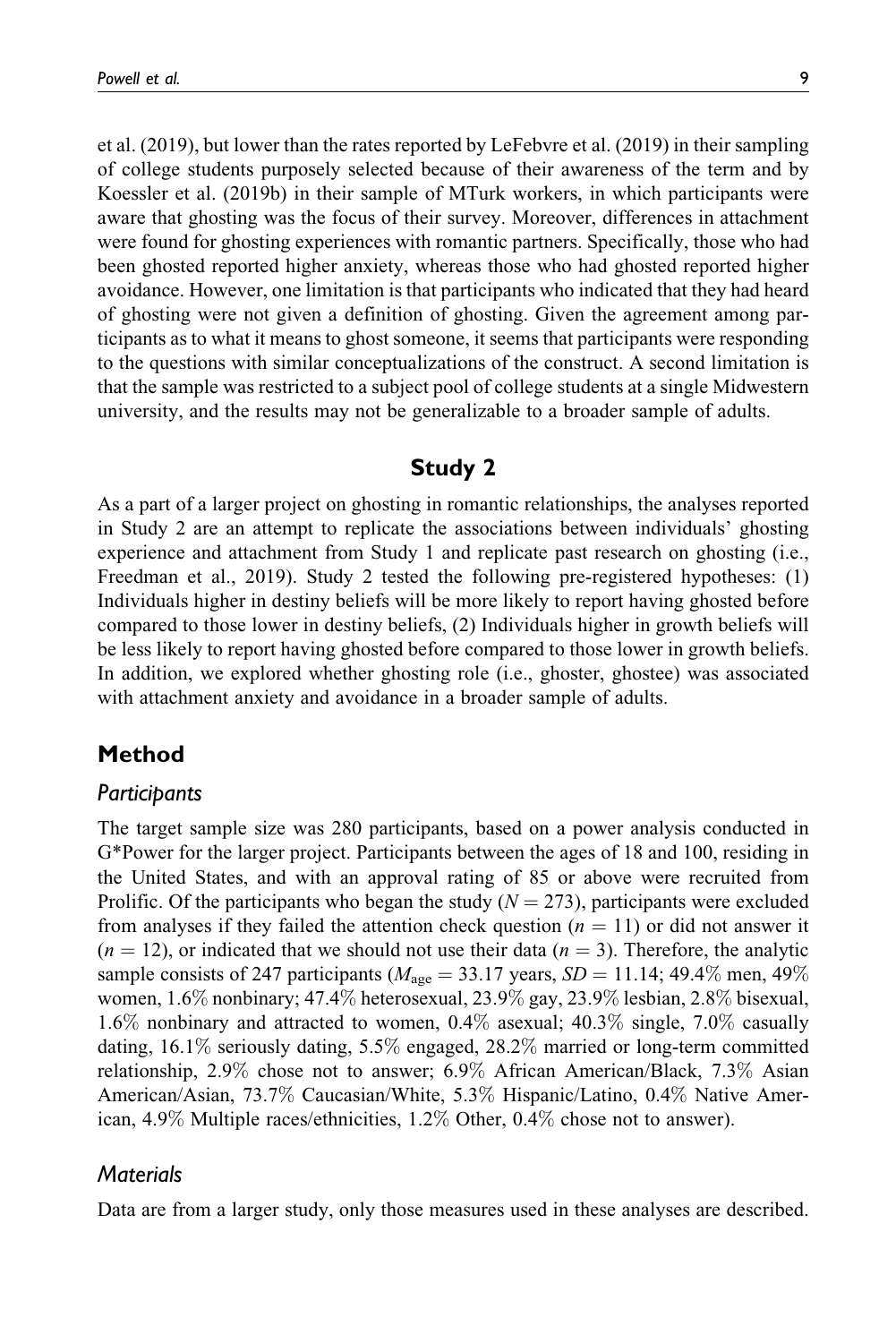*Attachment.* Participants completed the 12-item Experiences in Close Relationships short form (Wei et al., 2007) based on how they generally feel in romantic relationships. Questions within the measure were presented in a randomized order and answered on a 7-point Likert-type scale ranging from 1 (strongly disagree) to 7 (strongly agree). Average scores were calculated for anxiety ( $\alpha = .80$ ) and avoidance ( $\alpha = .83$ ).

*Implicit theories of relationships.* Participants completed the 22-item Implicit Theories of Relationships Scale (Knee, 1998) on a 7-point Likert-type scale ranging from 1 (strongly disagree) to 7 (strongly agree). Questions were presented in a randomized order. Average scores were calculated for destiny ( $\alpha = .91$ ) and growth ( $\alpha = .81$ ) beliefs.

*Demographics and ghosting experience.* Participants provided information about their country of residence, age, gender, race/ethnicity, and relationship status. Additionally, they checked all that applied regarding their ghosting experience: I have ghosted a romantic partner/someone I was interested in romantically, I have been ghosted by a romantic partner/someone I was interested in romantically, and I have never ghosted nor been ghosted in a romantic context. Separate variables were then calculated to indicate whether the participant had previously been ghosted by a partner (Yes/No) or ghosted a partner (Yes/No).

# *Procedure*

The project was approved by the second author's Institutional Review Board. The hypotheses, methodology, target sample size, and power analysis were pre-registered at OSF, and the data associated with these analyses are also shared on OSF (link). Adult participants, residing in the United States were recruited from Prolific. One attention check occurred in the demographic section.<sup>4</sup> Additionally, at the end of the project, participants were asked whether their data should be used<sup>5</sup> and asked to select Yes or No. Participants were compensated with \$2.17 and, on average, it took 9.68 minutes ( $SD =$ 5.03) to complete the survey. Participants who failed the attention check, indicated we should not use their data, or did not answer one of those two questions were removed from analyses.

# **Results**

# *Experience with ghosting*

Contrary to Study 1, but replicating Freedman et al. (2019), participants were more likely to report experience as a ghostee than as a ghoster (see Table 2). Additionally, 25.1% had been both a ghostee and ghoster; 39.3% had no prior experience with ghosting in romantic relationships.

# *Attachment*

Independent samples t-tests compared anxiety and avoidance of those who had been a ghostee to those who had not, as well as of those who had been a ghoster to those who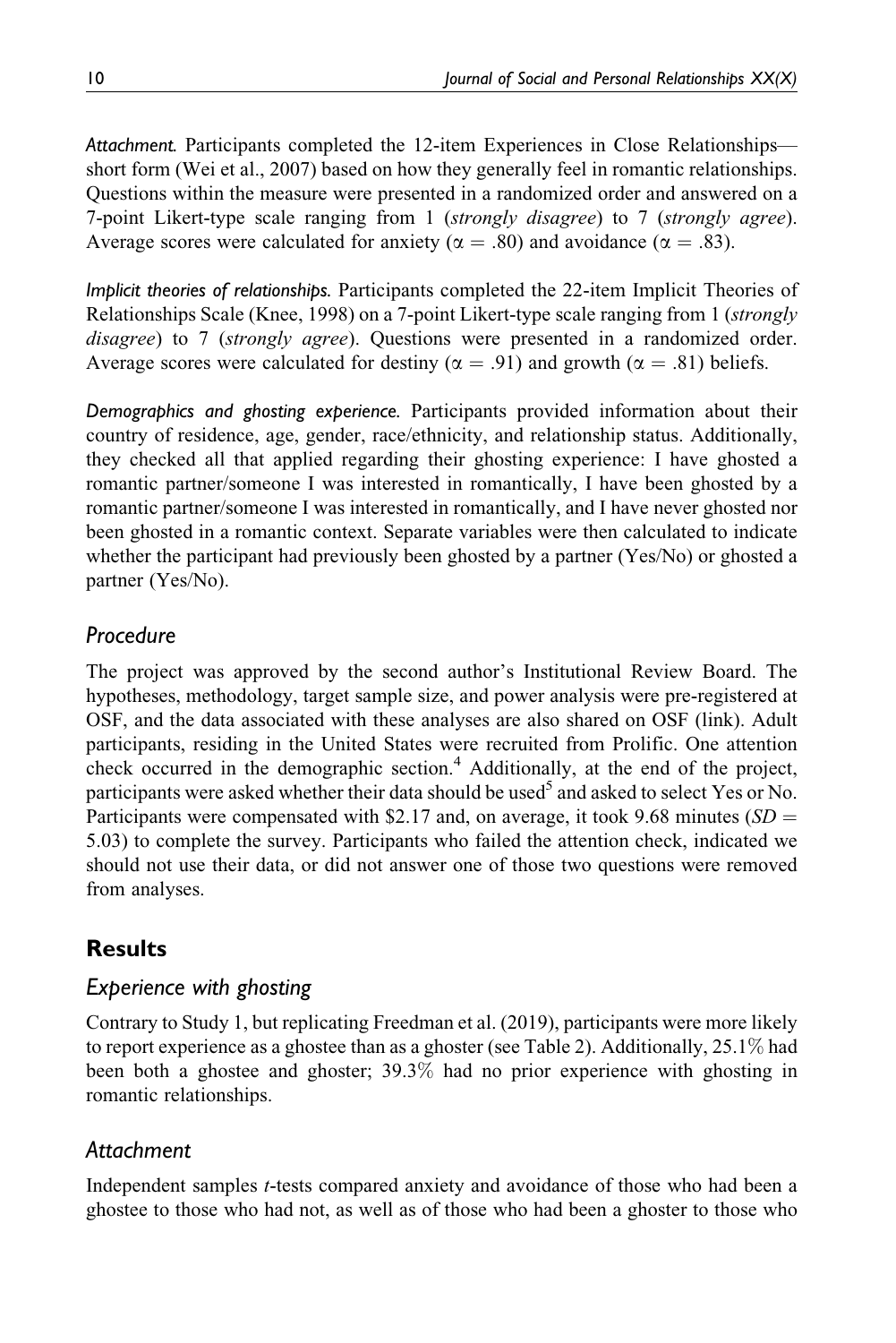

**Figure 3.** Study 2's comparisons of growth and destiny beliefs based on ghosting experience. *Note.* Participants are represented twice for each variable (i.e., whether or not they were a ghostee and whether or not they were a ghoster).  $ITR =$  Implicit theories of relationships. Higher scores indicate stronger growth and destiny beliefs. Error bars denote standard error.

had not (see Table 3). Several findings were consistent with Study 1: ghostees reported significantly more anxiety than those who had not been ghosted (see Figure 1) with a medium effect size, there was no significant difference in avoidance between ghostees and those who had not been ghosted (see Figure 2), and there was no significant difference in anxiety between ghosters and those who had not ghosted (see Figure 1). Unlike Study 1, there was no significant difference in avoidance between ghosters and those who had not ghosted (see Figure 2).

# *Implicit theories of relationships*

Independent samples t-tests compared the implicit theories of those who had been a ghostee to those who had not, as well as of those who had been a ghoster to those who had not (see Table 3). As predicted and replicating Freedman et al. (2019), ghosters had higher destiny beliefs than those who had not ghosted (see Figure 3) with a small effect size. Contrary to predictions but consistent with Freedman et al. (2019), there was not a significant difference in participants' growth beliefs between ghosters and those who had not ghosted (see Figure 3). Exploratory analyses were also consistent with Freedman et al. (2019): there was no significant difference in participants' growth beliefs between ghostees and those who had not been ghosted (see Figure 3), and there was no significant difference in participants' destiny beliefs between ghostees and those who had not been ghosted (see Figure 3).

# **Discussion**

Study 2 replicated the findings from Study 1 that ghostees reported higher levels of attachment anxiety than those who had not previously been ghosted. However, Study 2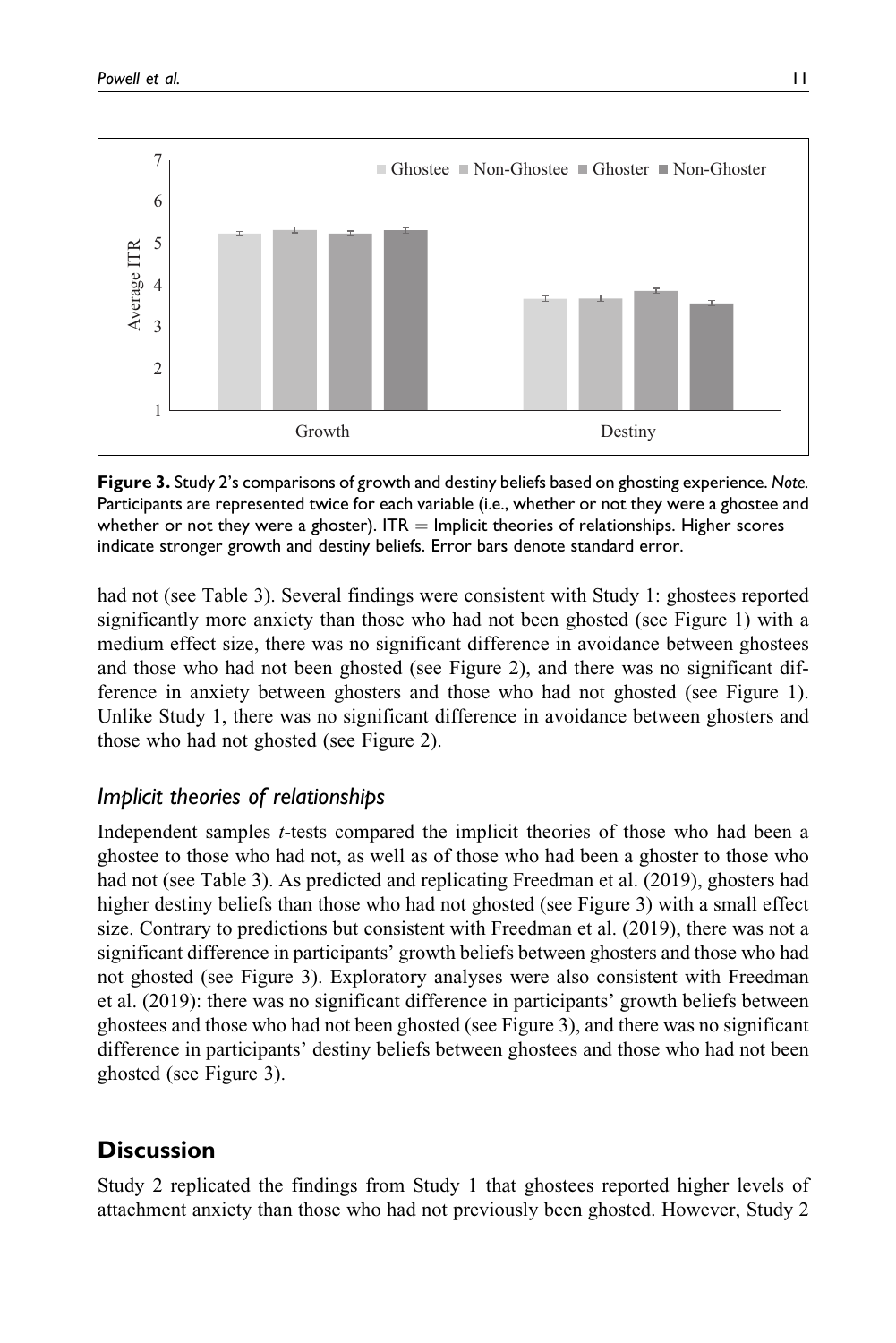did not replicate the findings from Study 1 that ghosters report higher levels of attachment avoidance than those who had not previously ghosted. Ghosters also reported higher destiny beliefs, which replicated prior work on implicit theories of relationships (Freedman et al., 2019). However, there was no difference in growth beliefs, contradicting a finding in Freedman et al. (2019). Taken together, Study 2 adds further evidence to the idea that attachment anxiety and destiny beliefs may be associated with ghosting experiences, but provides inconsistent results regarding attachment avoidance, growth beliefs, and ghosting.

Prior research has predominately sampled heterosexual participants, so Study 2 purposely sought to sample a similar proportion of lesbian and gay participants. However, Studies 1 and 2 both had relatively small samples and not all participants were provided a definition for ghosting. Further, not all variables were normally distributed, but t-tests are robust to violations of normality and nonparametric Mann-Whitney tests verified our pattern of results. It is important to note, though, that some of the participants who indicated they had been ghosted had also ghosted someone else (and vice versa). Thus, in Study 3, we recruited a larger sample, provided participants with a definition of ghosting, and examined four distinct ghosting experiences.

#### **Study 3**

As a part of a larger project, Study 3 was designed to replicate the associations between ghosting experience, attachment, and implicit theories of relationships but with a significantly larger sample, and hypotheses about both attachment and implicit theories of relationship were pre-registered. With a larger sample, we had the power to conduct more fine-grained analyses and compared those who had *only* been ghosted by a romantic partner (i.e., ghostee), those who *only* had ghosted a romantic partner (i.e., ghoster), those who had both been ghosted by and ghosted a romantic partner (i.e., both), and those who had neither been ghosted by nor ghosted a romantic partner (i.e., neither). The present study tested the following pre-registered hypotheses: (1) Ghosters will have higher avoidance attachment than those who have neither ghosted nor been ghosted<sup>6</sup>; (2) Ghostees will have higher anxious attachment than those who have neither ghosted nor been ghosted; and (3) Ghosters and Ghostees will have higher destiny scores than those who have neither ghosted nor been ghosted.

#### **Method**

#### *Participants*

The desired sample size was 945 participants, based on a power analysis conducted in G\*Power for the larger project. Participants between the ages of 18 and 100, residing in the United States, with an approval rating of 85 or above were recruited from Prolific. Participants were excluded from the analyses based on the following pre-registered exclusion criteria: failing ( $n = 41$ ) or skipping ( $n = 39$ ) the first attention check, failing ( $n = 32$ ) or skipping ( $n = 49$ ) the second attention check, or indicating that we should not use their data ( $n = 13$ ) or not responding to that question ( $n = 39$ ). The analytic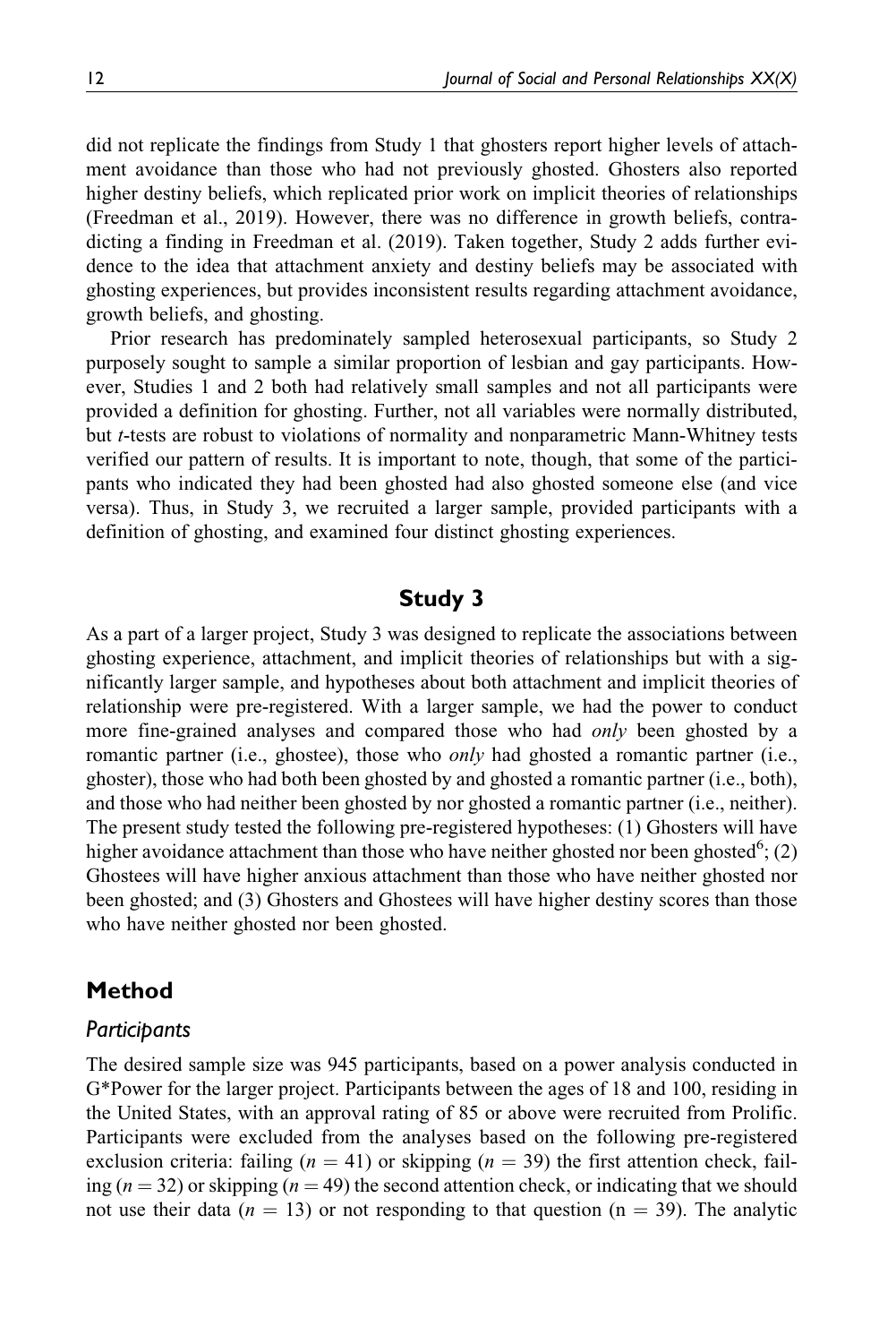sample consisted of 863 participants ( $M_{\text{age}} = 33.35$ ,  $SD = 11.63$ ; 50.9% men, 47.5% women, 1.3% who identified as another gender, 0.3% who did not report gender; 74.6% heterosexual, 11.5% bisexual, 5.9% gay, 5.0% lesbian, 1.9% asexual, 1.0% other; 42.1% single, 6.6% casually dating, 15.3% seriously dating, 2.5% engaged, 33.4% married or long-term committed relationship, 0.1% chose not to answer; 7.8% African American, 8.4% Asian American/Asian, 68.4% Caucasian, 6.2% Hispanic/Latino, 0.4% Native American, 6.4% Multiracial, 2.3% other responses).

## *Materials*

Data are from a larger study, only those measures used in these analyses are described.

*Ghosting experiences.* Participants began by indicating whether they had heard of ghosting, "as a method for ending a romantic relationship." Regardless of their response, a broad description of ghosting was then shown to participants: "For the purposes of this survey, ghosting is defined as the following: 'When one ends a romantic relationship or friendship by cutting off all contact (including social media) and ignoring attempts to reach out.'" Next, participations were asked to indicate whether they (a) have been ghosted but have not ghosted a romantic partner, (b) have ghosted a romantic partner but have not been ghosted, (c) have ghosted a romantic partner AND been ghosted, or (d) have never ghosted a romantic partner or been ghosted.

*Attachment.* Participants completed the same attachment measure (Wei et al., 2007) as Study 2, with the questions randomized, and average scores were calculated for anxiety  $(\alpha = .82)$  and avoidance  $(\alpha = .76)$ .

*Implicit theories of relationships.* Participants completed the same implicit theories of relationships measure (Knee, 1998) as Study 2, with the questions randomized, and average scores were calculated for destiny ( $\alpha = .92$ ) and growth ( $\alpha = .83$ ) beliefs.

*Demographics.* Participants provided information about their age, gender, race/ethnicity, sexual orientation, relationship status, education level, country of residence, and political orientation.

### *Procedure*

The study was approved by the first author's Institutional Review Board and they provided a waiver of consent. The project's hypotheses, methodology, target sample size, and power analysis were pre-registered on OSF, where data associated with these analyses are also shared (link). Adult participants, residing in the United States were recruited from Prolific. Two attention check questions were integrated into the survey. Participants were also asked whether we should use their data, with the same phrasing as used in Study 2. Participants were compensated \$1.19, and, on average, the study took 11 minutes to complete. Participants who failed either of the attention checks, indicated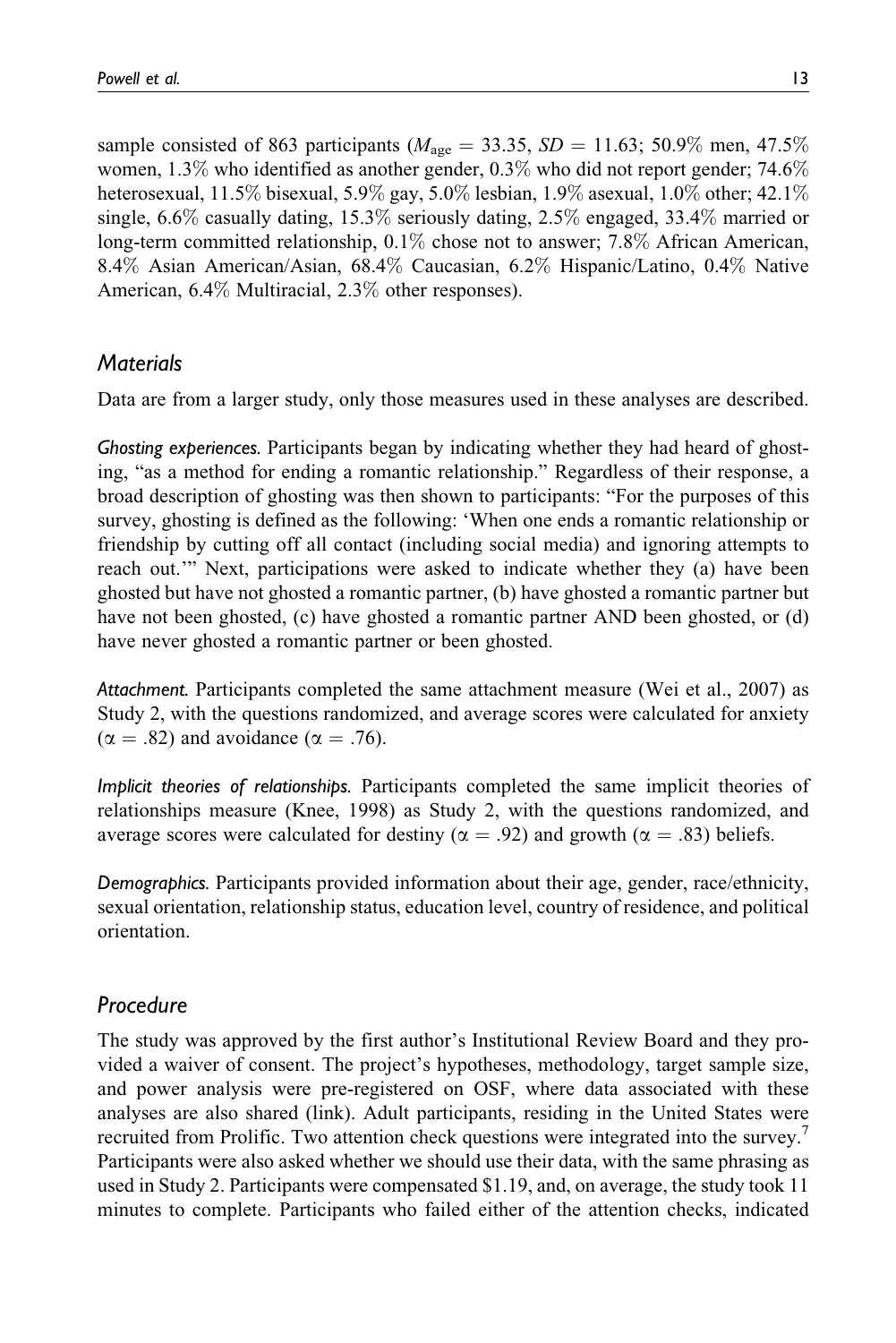

**Figure 4.** Study 3's comparisons of attachment based on ghosting experience. *Note*. Participants are reflected in one of the four groups (i.e., only ghostee, only ghoster, both, or neither) for each variable. Higher scores indicate more attachment anxiety and avoidance. Error bars denote standard error.

their data should not be used, or did not answer one or more of those three questions were excluded from analyses.

# **Results**

### *Knowledge of and experience with ghosting*

Most of the participants (85.5%) reported that they had heard of ghosting.<sup>8</sup> Replicating Freedman et al. (2019) and Study 2, participants were more likely to report experience as a ghostee than as a ghoster (see Table 2). Just over half (54.0%) indicated no prior experience with ghosting. For those with prior ghosting experience, 19.8% reported only being a ghostee, 8.6% reported only being a ghoster, and 17.5% reported being both a ghostee and a ghoster.

# *Attachment*

The 4 (ghosting experience: ghostee, ghoster, both, neither) X 2 (attachment: anxiety, avoidance) MANOVA<sup>9</sup> with Bonferroni-corrected estimated marginal means was significant (Wilk's  $\lambda = .88$ ,  $F(6, 1714) = 18.11$ ,  $p < .001$ ,  $\eta_p^2 = .06$ ); there was a significant difference in anxiety based on ghosting experience and a significant difference in avoidance based on ghosting experience (see Figure 4 and Table 4). As predicted, ghostees reported higher anxiety ( $M = 4.39$ ,  $SD = 1.19$ ) than those with no ghosting experience ( $M = 3.46$ ,  $SD = 1.20$ ). Exploratory analyses revealed that ghostees also reported higher anxiety than ghosters ( $M = 3.57$ ,  $SD = 1.18$ ). Additionally, individuals who had been both a ghostee and ghoster  $(M = 4.17, SD = 1.16)$  reported higher anxiety than ghosters and those with no ghosting experience. There were medium to large effect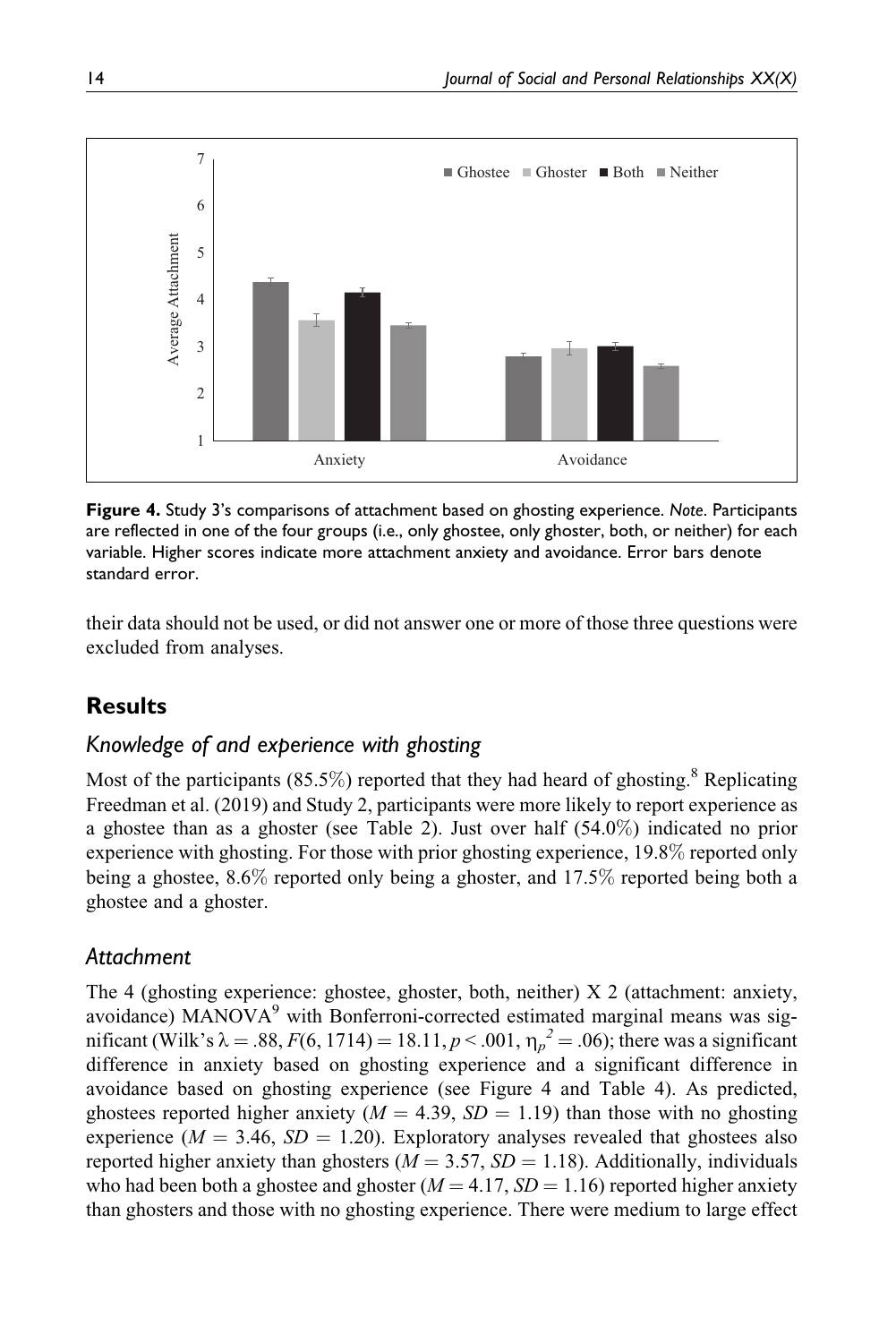|                                                         |                | F          | df    | ${\eta_p}^2$ | M-diff    | g   | 95% CI        |
|---------------------------------------------------------|----------------|------------|-------|--------------|-----------|-----|---------------|
| 4 (Ghosting Experience) X 2 (Attachment Quality) MANOVA |                |            |       |              |           |     |               |
| Anxiety                                                 |                | $31.70***$ | 3,858 | .10          |           |     |               |
| Ghostee                                                 | Ghoster        |            |       |              | .81 ***   | .69 | .30, 1.26     |
|                                                         | <b>Both</b>    |            |       |              | .22       | .19 | $-13, .57$    |
|                                                         | Neither        |            |       |              | .92***    | .77 | .64, 1.20     |
| Ghoster                                                 | <b>Both</b>    |            |       |              | $- .59**$ | .51 | $-1.04, -.15$ |
|                                                         | Neither        |            |       |              | .H        | .09 | $-.29, .50$   |
| Both                                                    | <b>Neither</b> |            |       |              | .70***    | .59 | .41, 1.00     |
| Avoidance                                               |                | 8.32***    | 3,858 | .03          |           |     |               |
| Ghostee                                                 | Ghoster        |            |       |              | $-.17$    | .17 | $-.54, .20$   |
|                                                         | <b>Both</b>    |            |       |              | $-.22$    | .22 | $-.52, .08$   |
|                                                         | Neither        |            |       |              | .20       | .21 | $-.04, .44$   |
| Ghoster                                                 | Both           |            |       |              | $-.04$    | .04 | $-.42, .34$   |
|                                                         | Neither        |            |       |              | $.38*$    | .36 | .04, .71      |
| Both                                                    | <b>Neither</b> |            |       |              | .42 ***   | .41 | .17, .67      |
| 4 (Ghosting Experience) X 2 (Implicit Theories) MANOVA  |                |            |       |              |           |     |               |
| Growth                                                  |                | $2.86*$    | 3,858 | .01          |           |     |               |
| Ghostee                                                 | Ghoster        |            |       |              | $.29*$    | .39 | .02, .56      |
|                                                         | <b>Both</b>    |            |       |              | .12       | .18 | $-.09, .35$   |
|                                                         | Neither        |            |       |              | .13       | 18. | $-.04, .31$   |
| Ghoster                                                 | <b>Both</b>    |            |       |              | $-16$     | .22 | $-.44.12$     |
|                                                         | <b>Neither</b> |            |       |              | $-16$     | .21 | $-.40, .09$   |
| Both                                                    | Neither        |            |       |              | .00       | .00 | $-18,19$      |
| Destiny                                                 |                | $7.40***$  | 3,858 | .03          |           |     |               |
| Ghostee                                                 | Ghoster        |            |       |              | $-.31$    | .28 | $-.72, .11$   |
|                                                         | <b>Both</b>    |            |       |              | $-.17$    | .15 | $-.50, .16$   |
|                                                         | Neither        |            |       |              | .20       | .17 | $-.06, .47$   |
| Ghoster                                                 | <b>Both</b>    |            |       |              | .14       | .13 | $-.28, .56$   |
|                                                         | <b>Neither</b> |            |       |              | .51**     | .43 | .14, .89      |
| <b>Both</b>                                             | Neither        |            |       |              | $.37**$   | .32 | .09, .65      |

**Table 4.** Study 3's differences in attachment based on ghosting experience.

*Note*. A 4 (ghosting experience) X 2 (attachment or implicit theories of relationship) MANOVA was conducted with Bonferroni-corrected marginal mean comparisons. Effect size was calculated using Hedges' *g* given the unequal subsample sizes. \**p* < .05, \*\**p* < .01, \*\*\**p* < .001.

sizes for these significant results. As predicted, ghosters reported higher avoidance ( $M =$ 2.98,  $SD = 1.19$ ) than individuals with no ghosting experience ( $M = 2.60$ ,  $SD = 1.02$ ). Additionally, exploratory analyses revealed that individuals with no ghosting experience reported lower avoidance than those who had been both a ghostee and ghoster  $(M = 3.02$ ,  $SD = 1.01$ ). There was a small to medium effect size for both significant results. There were no other significant differences.

#### *Implicit theories of relationships*

The 4 (ghosting experience) X 2 (implicit theories: destiny and growth) MANOVA<sup>10</sup> with Bonferroni-corrected estimated marginal means was significant (Wilk's  $\lambda = .97$ ,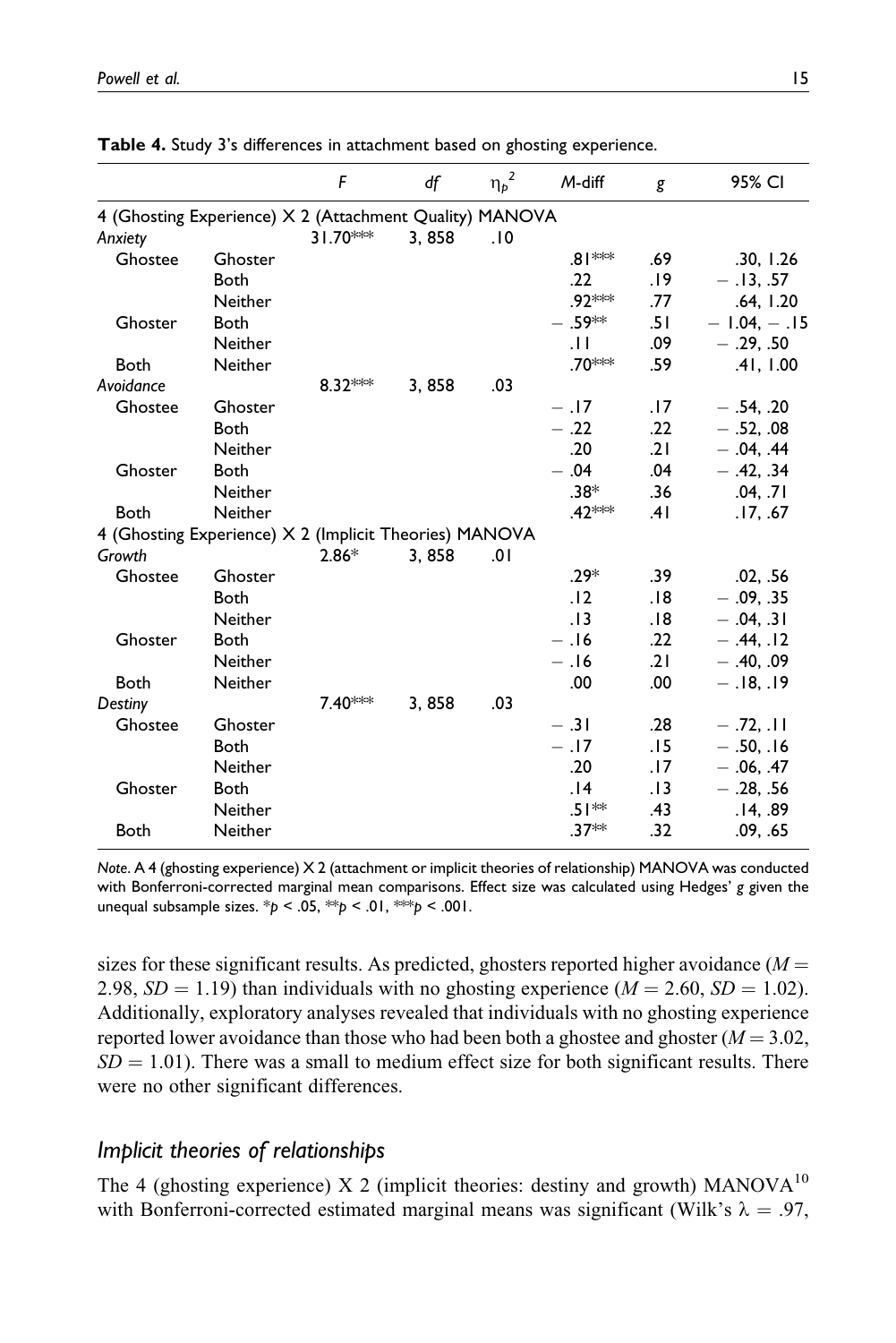

**Figure 5.** Study 3's comparisons of implicit theories of relationships based on ghosting experience. *Note.* Participants are reflected in one of the four groups (i.e., only ghostee, only ghoster, both, or neither) for each variable. ITR  $=$  Implicit theories of relationships. Higher scores indicate stronger growth and destiny beliefs. Error bars denote standard error.

 $F(6, 1714) = 5.08, p < .001, \eta_p^2 = .02$ ); such that there was a significant difference in destiny beliefs based on ghosting experience and a significant difference in growth beliefs based on ghosting experience (see Figure 5 and Table 4). As predicted, ghosters reported higher destiny beliefs ( $M = 4.27$ ,  $SD = 1.04$ ) than those with no ghosting experience ( $M = 3.75$ ,  $SD = 1.12$ ) with a small to medium effect size. Contrary to predictions, there was not a significant difference between the destiny beliefs of ghostees  $(M = 3.96, SD = 1.15)$  and those with no ghosting experience. Exploratory analyses revealed that individuals who had been both a ghostee and ghoster had higher destiny beliefs ( $M = 4.13$ ,  $SD = 1.15$ ) than those with no ghosting experience. Additional exploratory analyses on growth beliefs revealed that ghostees  $(M = 5.33, SD = .72)$ reported higher growth beliefs than ghosters ( $M = 5.04$ ,  $SD = .77$ ). There was a small to medium effect size for both significant results. There were no other significant differences in growth beliefs (both  $M = 5.20$ ,  $SD = .73$ ; neither  $M = 5.20$ ,  $SD = .75$ ).

### **Discussion**

Study 3 replicated the finding that ghostees reported higher levels of anxiety than those with no prior ghosting experience, as well as demonstrated that they report higher anxiety than ghosters. Additionally, avoidance was higher for ghosters than those with no prior ghosting experience, and exploratory analyses indicated that individuals with no prior ghosting experience reported lower avoidance than those who had been both a ghostee and ghoster. The associations between ghosting experience and avoidance lent additional support to the results of Study 1 and emphasizes the value of comparing four groups of ghosting experiences (i.e., ghostees, ghosters, both, neither) to separate those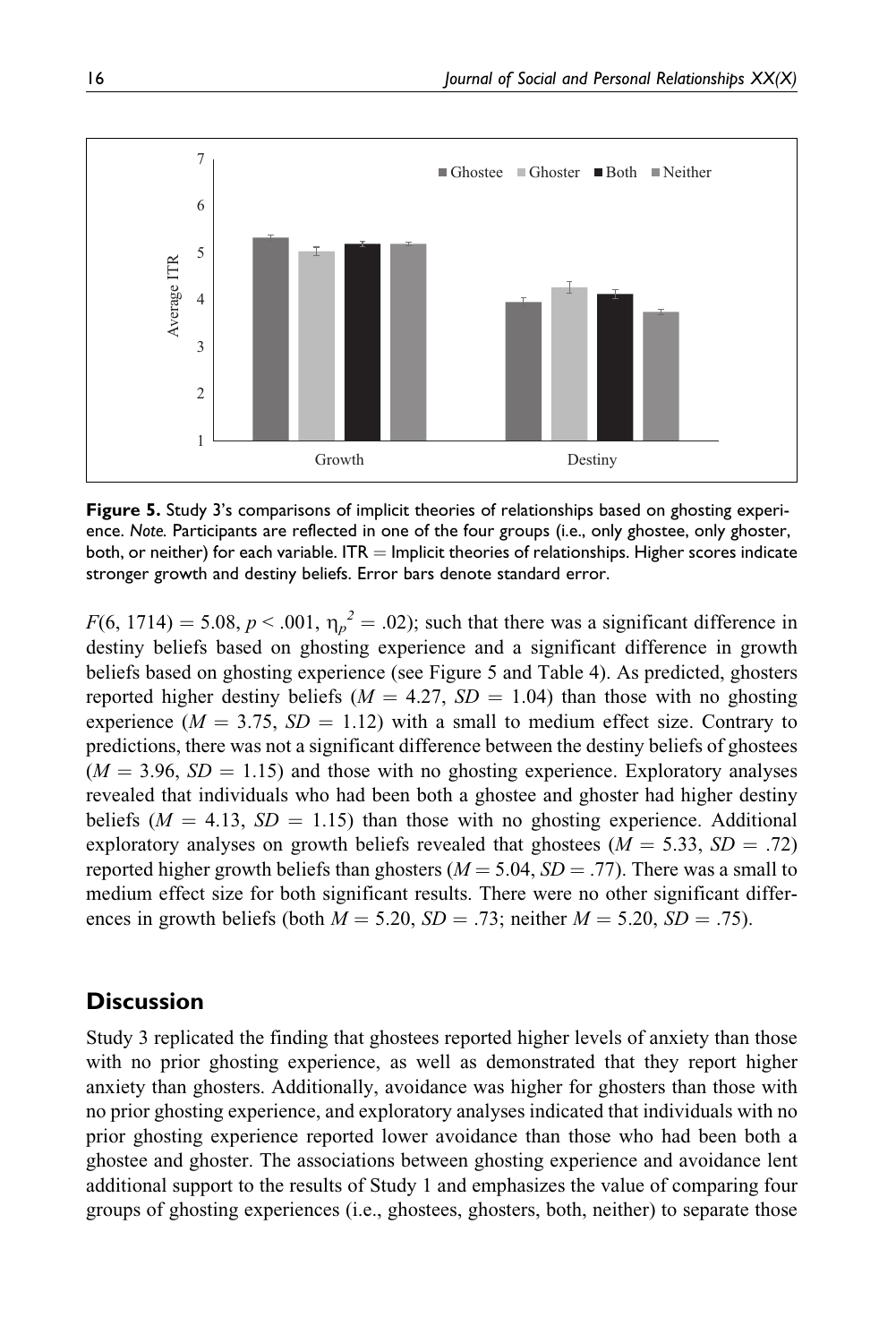who have been on both sides of the ghosting experience, rather than comparing those who had been ghosted or not and those who had ghosted or not.

In terms of implicit theories of relationships and elaborating upon Freedman et al. (2019) findings, ghosters and individuals having experienced both roles reported higher destiny beliefs than individuals having no prior ghosting experience. The results related to growth beliefs did not replicate Freedman et al. (2019), but it may be because the present analyses compared four groups (i.e., ghostees, ghosters, both, neither) rather than only comparing those who had been ghosted or not and those who had ghosted or not. Taken together, Studies 1, 2, and 3 indicate that one's ghosting role may be associated with attachment anxiety but less so with avoidance and that destiny beliefs are also associated with engaging in ghosting (i.e., being a ghoster).

# **Internal meta-analysis**

To examine the consistency of associations between anxiety and ghosting and avoidance and ghosting, a meta-analysis was conducted across Studies 1, 2, and 3. Specifically, we conducted a meta-analysis on whether ghosters and ghostees had different levels of anxiety and avoidance across the three studies.

# **Method**

The meta-analysis was conducted using the metafor package in R (Viechtbauer, 2010; Version 1 9-9). We ran two random effects models using standardized mean difference as the effect size to examine differences in anxiety and avoidance based on ghostee and ghoster status.

# **Results**

For anxiety, there was a small but significant difference depending on ghosting role across the three studies ( $d = .24$ ,  $SE = .07$ ,  $Z = 3.42$ ,  $p < .001$ ,  $95\%$  CI [.10, .37]; see Figure 6), such that ghostees reported higher levels of anxiety than ghosters across the three studies. For avoidance, there was no significant difference in ghosting role across the three studies ( $d = -.13$ ,  $SE = .07$ ,  $Z = -1.91$ ,  $p = .0563$ ,  $95\%$  CI [-.27, .00]; see Figure 7).

# **Discussion**

The meta-analysis indicated that across the three studies in this paper, ghostees tended to have higher attachment anxiety than ghosters. This result aligns with Weisskrich and Delevi's (2012) findings that individuals higher in anxiety are more likely to have their relationship dissolved through the use of technology. However, the internal metaanalysis did not show a consistent difference in attachment avoidance between ghostees and ghosters. This finding contradicts Collins and Gillath's (2012) finding that individuals higher in avoidance are more likely to use indirect termination strategies like ghosting.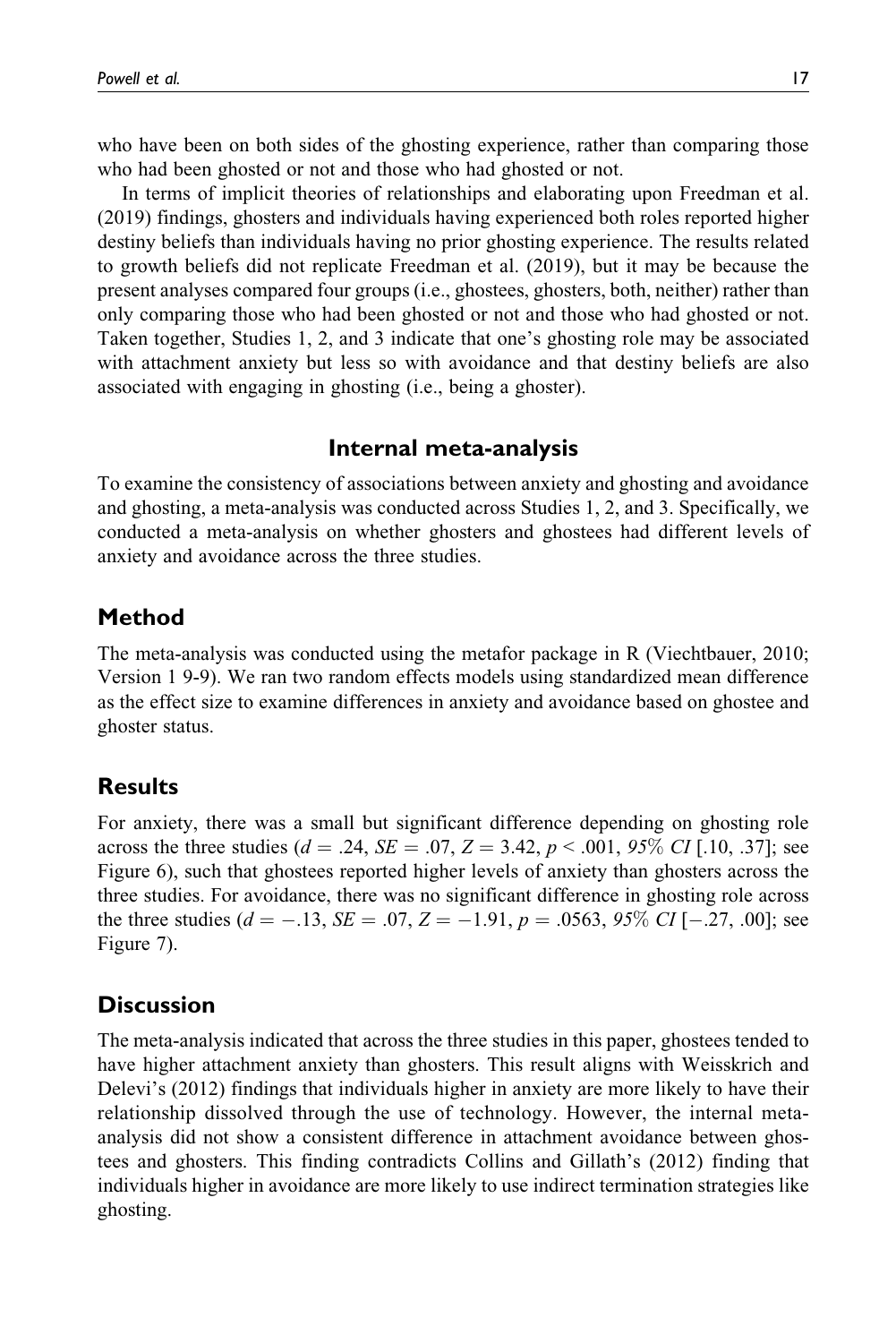

**Figure 6.** Ghostees have more attachment anxiety than ghosters.



Figure 7. No differences in attachment avoidance between ghostees and ghosters.

# **General discussion**

A growing amount of research has focused on the relationship dissolution strategy of ghosting. Prior research has sought to define ghosting (Koessler et al., 2019b; LeFebvre et al., 2019), explore rates and perceptions of ghosting (Freedman et al., 2019; LeFebvre, 2017), understand motivations for using ghosting (Koessler et al., 2019a, 2019b;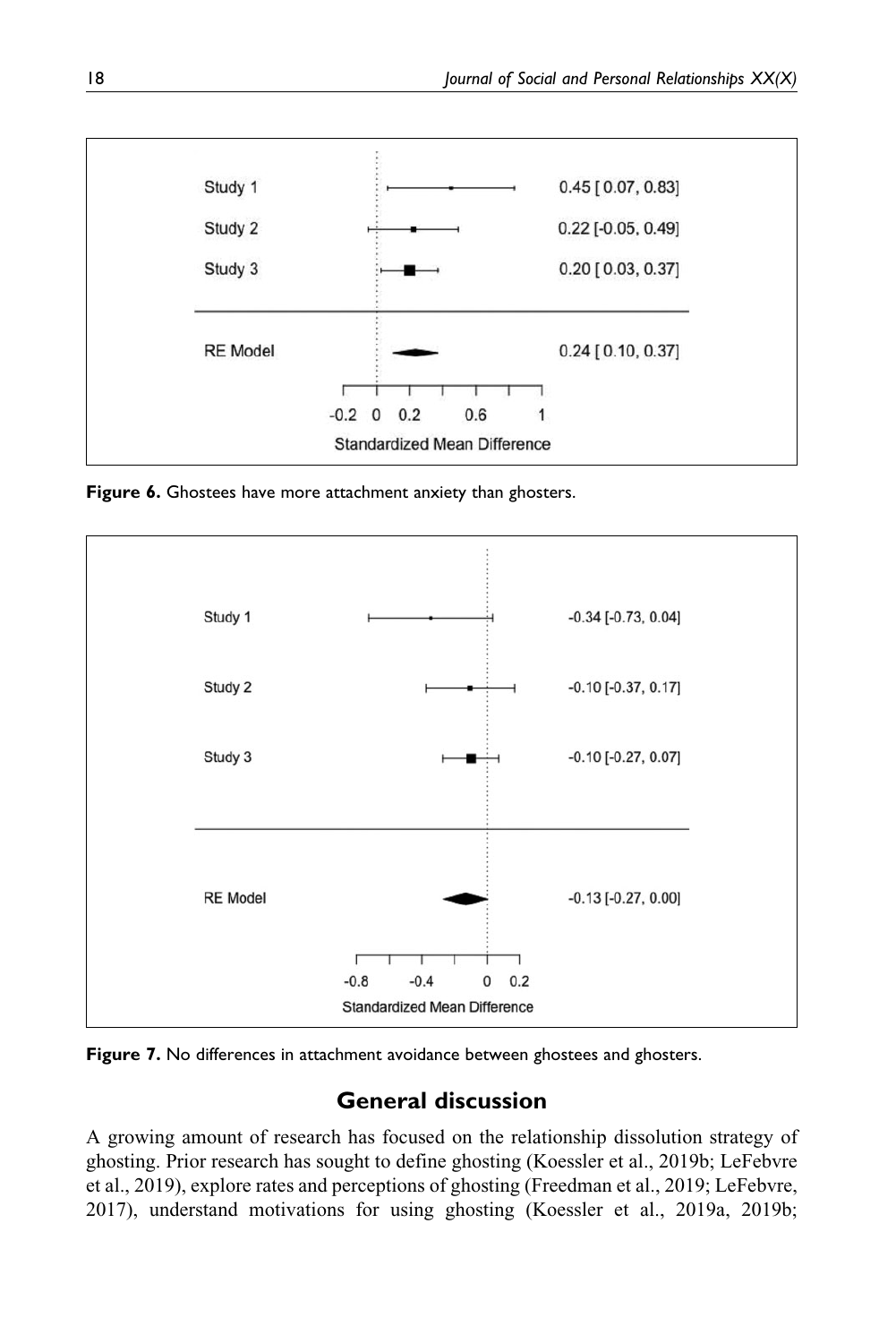LeFebvre et al., 2019, 2020), describe reactions to ghosting experiences (LeFebvre & Fan, 2020; Manning et al., 2019, Timmermans et al., 2020), and has begun to explore individual differences in ghostees and ghosters (Freedman et al., 2019; Navarro et al., 2020). This set of studies had two purposes: (1) to broaden the research on individual differences in ghosting by examining the association between ghosting experiences and attachment, and (2) to replicate prior research on individual differences that had demonstrated an association between ghosting experiences and implicit theories of relationships. A multi-study, open-science approach was taken to ensure transparency in the methodologies and replicability in the results.

In Studies 1 and 2, ghostees reported more anxiety than individuals who had not previously been ghosted. In Study 3, we compared individuals who had only been ghosted to those who had only ghosted, those who had both previously been ghosted and ghosted, and those who had no prior experience with ghosting. Analyses demonstrated that individuals who had only ever been ghosted by a romantic partner reported more anxiety than those who had only ever ghosted and those with no prior experience with ghosting. Additionally, individuals who had both previously been ghosted by and previously ghosted a romantic partner reported more anxiety than those who had only ever ghosted and those with no prior experience with ghosting. These results extend research demonstrating that individuals higher in anxiety are more likely to have their relationships terminated using technology (Weisskrich  $\&$  Delevi, 2012), and compliment unpublished data on ghosting and attachment (Koessler, 2018).

Extrapolating from Collins and Gillath's (2012) research, it was expected that individuals who had previously ghosted would report more avoidance than those who had not. Study 1 did demonstrate this association, but it was not replicated in Study 2. Study 3's analyses, though, revealed that individuals with no prior experience with ghosting reported significantly less avoidance than those who had only ever ghosted and those who had both previously been ghosted by and ghosted a romantic partner. However, the meta-analysis did not demonstrate a consistent pattern of results related to attachment avoidance.

The cross-sectional nature of these studies does not permit postulating as to whether the experience of ghosting changes attachment or whether individuals' attachment contributes to the strategy taken by their former romantic partner to break up with them. However, prior research suggests that both could be true. For example, being broken up with can alter attachment (Ruvolo et al., 2001), and given the unilateral nature of ghosting (Koessler et al., 2019b; LeFebvre et al., 2019) as well as the distress and uncertainty that tends to follow (Koessler et al., 2019a; LeFebvre & Fan, 2020; Timmermans et al., 2020), it is plausible that being ghosted could alter individuals' attachment. On the other hand, the use of ghosting has been tied to the increased use of technology in relationships (Koessler et al., 2019b; LeFebvre, 2017), and individuals with more anxiety are more likely to be broken up with through technology (Weisskrich & Delevi, 2012).

Freedman et al. (2019) reported that individuals with higher destiny beliefs were also more likely to perceive ghosting to be acceptable, intend to engage in ghosting, and more likely to have ghosted before. Study 2 replicated this association and Study 3 provided a more nuanced understanding of the association. Analyses revealed that individuals with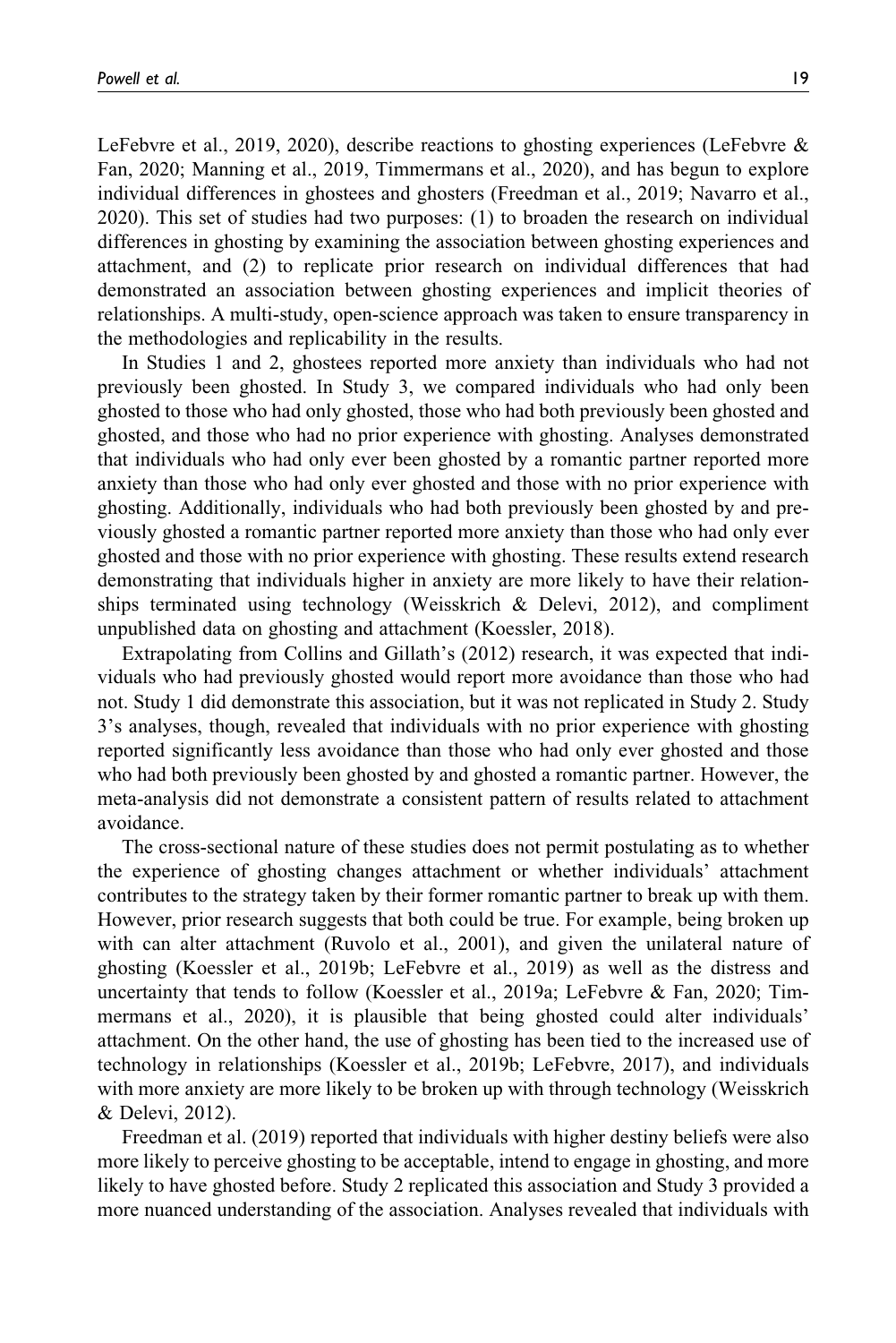no prior experience with ghosting reported significantly lower destiny beliefs than those who had only ever ghosted and those who had both previously been ghosted by and previously ghosted a romantic partner.

#### **Limitations and future directions**

Although this series of studies demonstrated a clear path from exploratory research to pre-registered research, there are a few limitations that must be acknowledged. First, not all studies defined ghosting to all participants. Therefore, some studies relied on participants' personal definitions of ghosting, rather than providing an objective definition to all. Additionally, the studies did not ask about participants' prior relationship history. As such, it is possible that some participants may have never been in a romantic relationship and/or had a romantic relationship end. However, most individuals have had a romantic relationship by the time they are in their mid-20s (Boisvert & Poulin, 2016; Rauer et al., 2013; Watkins & Beckmeyer, 2020), and most individuals have experienced a romantic relationship dissolution (Eastwick et al., 2008). Furthermore, the studies did not ask about the recency (i.e., how long ago the experience occurred) or cumulative number of participants' ghosting experiences (i.e., how many ghosting experiences individuals have had). Additionally, we recognize that these findings may not generalize to individuals outside of the United States. Lastly, like all of the research conducted to date on ghosting experiences, these studies are cross-sectional. As such, we can only acknowledge associations and differences between individuals based on their ghosting experi- $\text{ence}(s)$ ; we are unable to assert whether attachment or implicit theories of relationship contributed to the likelihood of ghosting/being ghosted, or the reverse—if their ghosting experience altered their attachment or implicit theories of relationships.

We recommend that future scholars examining ghosting experiences provide a definition to all participants in their studies and account for possible variability in participants' relationship histories in general and as it pertains to ghosting. Additionally, we encourage scholars to conduct longitudinal studies or experiments that manipulate attachment and implicit theories of relationships to provide insight into the directionality of the associations, to consider moderators (e.g., participant gender), and to recruit for broader diversity within their sample—with regard to race, education, sexuality, and nationality.

#### **Conclusion**

This work contributes to a growing body of research on individual differences in ghosting experiences. Through three studies and an internal meta-analysis, we demonstrated that individuals who have been ghosted by a romantic partner (i.e., ghostees) are more likely to have higher attachment anxiety than those who have not been ghosted. Furthermore, ghosting experience was not consistently associated with attachment avoidance. Additionally, we replicated Freedman et al. (2019), demonstrating that individuals who have ghosted a romantic partner (i.e., ghosters) are more likely to have higher destiny beliefs than those who have not ghosted a romantic partner.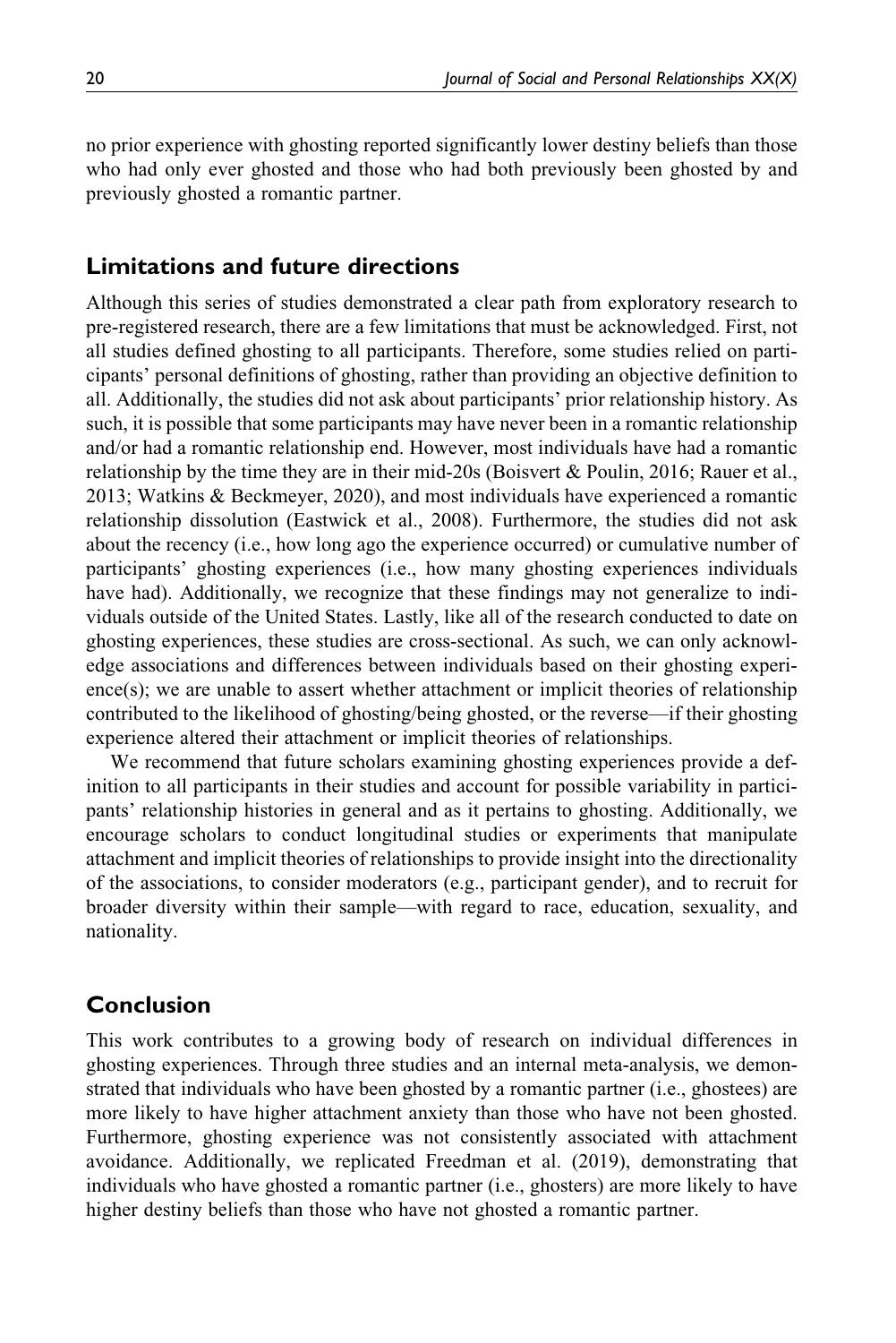#### **Authors' note**

Hayley Green is now at the International Migration and Public Policy program, London School of **Economics** 

#### **Funding**

The author(s) received no financial support for the research, authorship, and/or publication of this article.

#### **ORCID iD**

Darcey N. Powell **D** <https://orcid.org/0000-0001-6076-9741> Gili Freedman  $\bullet$  <https://orcid.org/0000-0002-7006-9674>

#### **Open research statement**

As part of IARR's encouragement of open research practices, the authors have provided the following information: Study 1 was not pre-registered, Study 2 was pre-registered, Study 3 was pre-registered, and the internal meta-analysis was not pre-registered. The aspects of Study 2 and Study 3 that were preregistered were hypotheses, target sample size, exclusion criteria, power analysis, and methodology. The registrations were submitted to OSF. The data used in the research are available. The data from Study 1 can be obtained at [https://osf.io/6dg2r/?view\\_only](https://osf.io/6dg2r/?view_only=ac8f02f3c70d478686ffdb4c15773acb)=[ac8f02f3c70d478686ffdb4c15773acb](https://osf.io/6dg2r/?view_only=ac8f02f3c70d478686ffdb4c15773acb), Study 2 at https://osf.io/3g8v6/?view\_only=40f72934409e4705b1133cdb59adb258, and Study 3 at [https://osf.io/tscd8/?view\\_only](https://osf.io/tscd8/?view_only=a5c40c21b1784a2aa30bedd80aa180b8)=[a5c40c21b1784a2aa30bedd80aa180b8,](https://osf.io/tscd8/?view_only=a5c40c21b1784a2aa30bedd80aa180b8) or by emailing dpowell@roanoke.edu. The materials used in the research are also available. The materials can be obtained at the same links or by emailing: [dpowell@roanoke.edu.](mailto:dpowell@roanoke.edu)

#### **Notes**

- 1. Study 1 also explored whether attachment anxiety and avoidance are associated with participants' prior experience with ghosting (i.e., ghostee and ghoster) in friendships. The rationale, data, and results can be found on OSF (link).
- 2. Chi-squared analyses were conducted to examine differences in participants' perceptions of what ghosting means based on whether they had previously heard of ghosting or not. Most of the analyses were not significant. However, although a majority endorsed that ghosting included no phone calls, no texting, unfriending/unfollowing, and blocking on social media, participants who had not heard of ghosting were more likely to endorse those behaviors than those who had heard of ghosting ( $X^2$ 's > 4.35, p's ranging from .004 to .037).
- 3. No statistical assumptions of t-tests were violated.
- 4. Attention check wording: "In order to facilitate our research we are interested in knowing certain factors about you. Specifically, we are interested in whether you actually take the time to read the directions; if you do not read the instructions and then you answer questions, we will have trouble interpreting the data. So, in order to demonstrate that you have read the instructions, please click on 'I have read the instructions' at the bottom of the list of states in order to proceed. Do not click on the state you are from." and states were listed in alphabetical order within a dropdown box and the expected answer was at the bottom of the list.
- 5. Phrasing: "It is very important that we have high-quality data, and the accuracy of responses will directly impact our research findings, so if you feel that we should not use your data for any reason, click 'no' below, and we will remove your responses from the study with no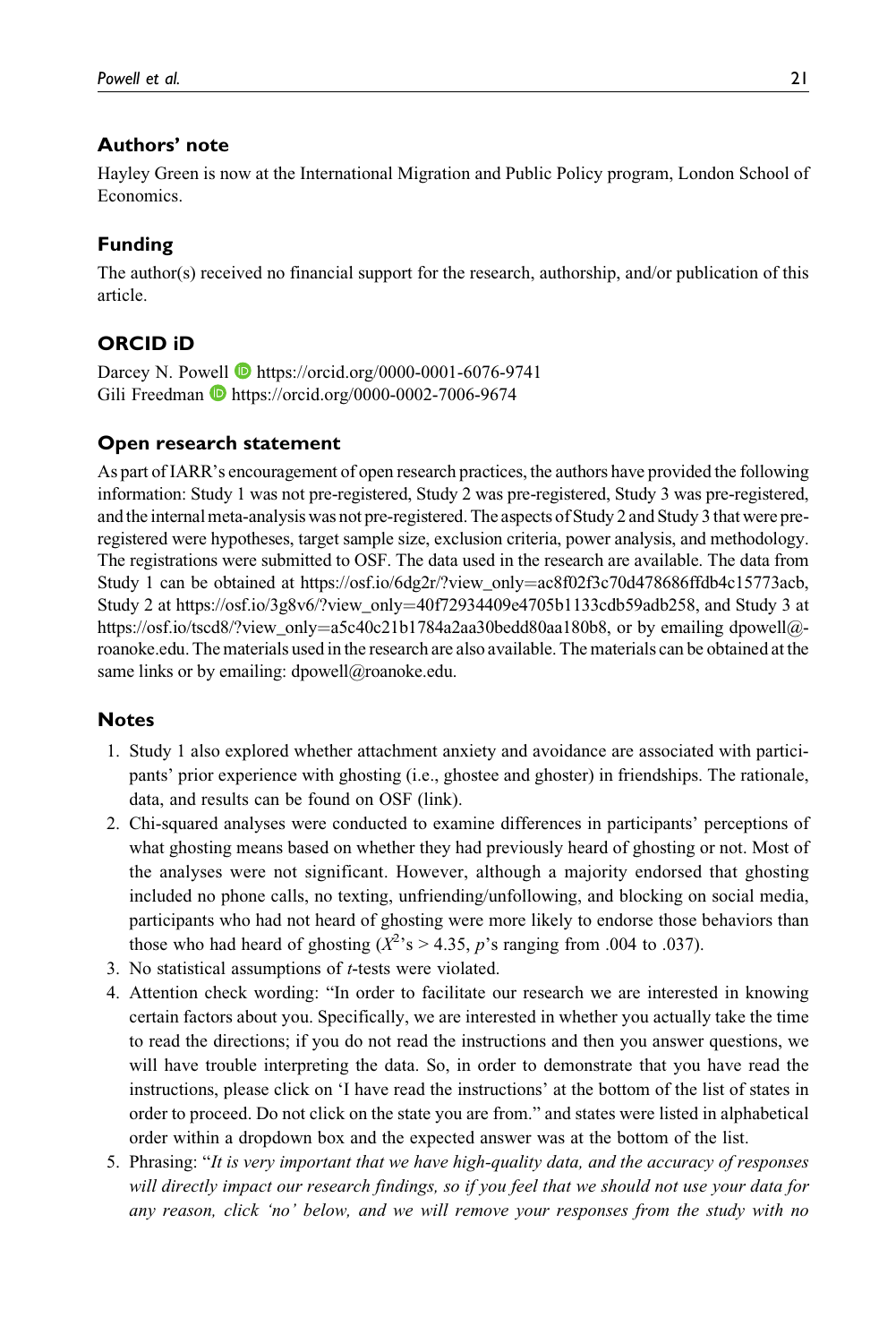penalty to you - you'll still be paid! It's just important that we have truthful and accurate responses here. Thank you for your time. Should we use your data from this study?"

- 6. Hypothesis 1 sought to replicate Collins and Gillath (2012) since Studies 1 and 2 demonstrated contradictory results.
- 7. The first attention check was embedded in a set of questions and asked participants to move a drag bar to 90%. The second attention check occurred in the demographic section and was phrased the same way as in Study 2.
- 8. All participants, regardless of their prior knowledge of ghosting, were retained for analyses because they were presented with a definition of ghosting prior to asking about their experience with ghosting.
- 9. Kolmogorov-Smirnov tests revealed non-normality in the distributions of avoidance for the four subgroups, and in the distribution of anxiety for those who had neither ghosted nor been ghosted. Levene's test revealed heterogeneity of variances for avoidance. Box's test was not significant. Nonparametric Kruskal-Wallis tests verified the pattern of results reported in the text.
- 10. Kolmogorov-Smirnov tests revealed non-normality in the distributions of growth for the subgroups except only ghostee, and in the distribution of destiny for the only ghostee subgroup. Levene's test revealed homogeneity of variances and Box's test were not significant. Additionally, nonparametric Kruskal-Wallis tests verified the pattern of results reported in the text.

#### **References**

- Bartholomew, K., & Horowitz, L. M. (1991). Attachment styles among young adults: A test of a four-category model. Journal of Personality and Social Psychology, 61(2), 226–244. <https://doi.org/10.1037//0022-3514.61.2.226>
- Baxter, L. A. (1982). Strategies for ending relationships: Two studies. Western Journal of Speech Communication, 46(3), 223–241.<https://doi.org/10.1080/10570318209374082>
- Boisvert, S., & Poulin, F. (2016). Romantic relationship patterns from adolescence to emerging adulthood: Associations with family and peer experiences in early adolescence. Journal of Youth and Adolescence, 45, 945–958.<https://doi.org/10.1007/s10964-016-0435-0>
- Brennan, K. A., Clark, C. L., & Shaver, P. R. (1998). Self-report measurement of adult attachment: An integrative overview. In J. A. Simpson & W. S. Rholes (Eds.), *Attachment theory and close* relationships (pp. 46–76). Guilford Press.
- Cassidy, J., & P. R. Shaver (Eds.). (2008). Handbook of attachment: Theory, research, and clinical applications (2nd ed.). Guilford Press.
- Collins, N. L., & Allard, L. M. (2001). Cognitive representations of attachment: The content and function of working models. In G. O. Fletcher & M. S. Clark (Eds.), *Blackwell handbook of* social psychology: Interpersonal processes (pp. 60–85). Blackwell Publishers.
- Collins, T. J., & Gillath, O. (2012). Attachment, breakup strategies, and associated outcomes: The effects of security enhancement of the selection of breakup strategies. Journal of Research in Personality, 46, 210–222.<https://doi.org/10.1016/j.jrp.2012.01.008>
- Crowell, J. A., Fraley, R. C., & Roisman, G. I. (2016). Measurement of individual differences in adult attachment. In J. Cassidy & P. R. Shaver (Eds.), *Handbook of attachment: Theory*, research, and clinical applications (3rd ed., pp. 598–635). Guilford Press.
- Davis, D., Shaver, P. R., & Vernon, M. L. (2003). Physical, emotional, and behavioral reactions to breaking up: The roles of gender, age, emotional involvement, and attachment style.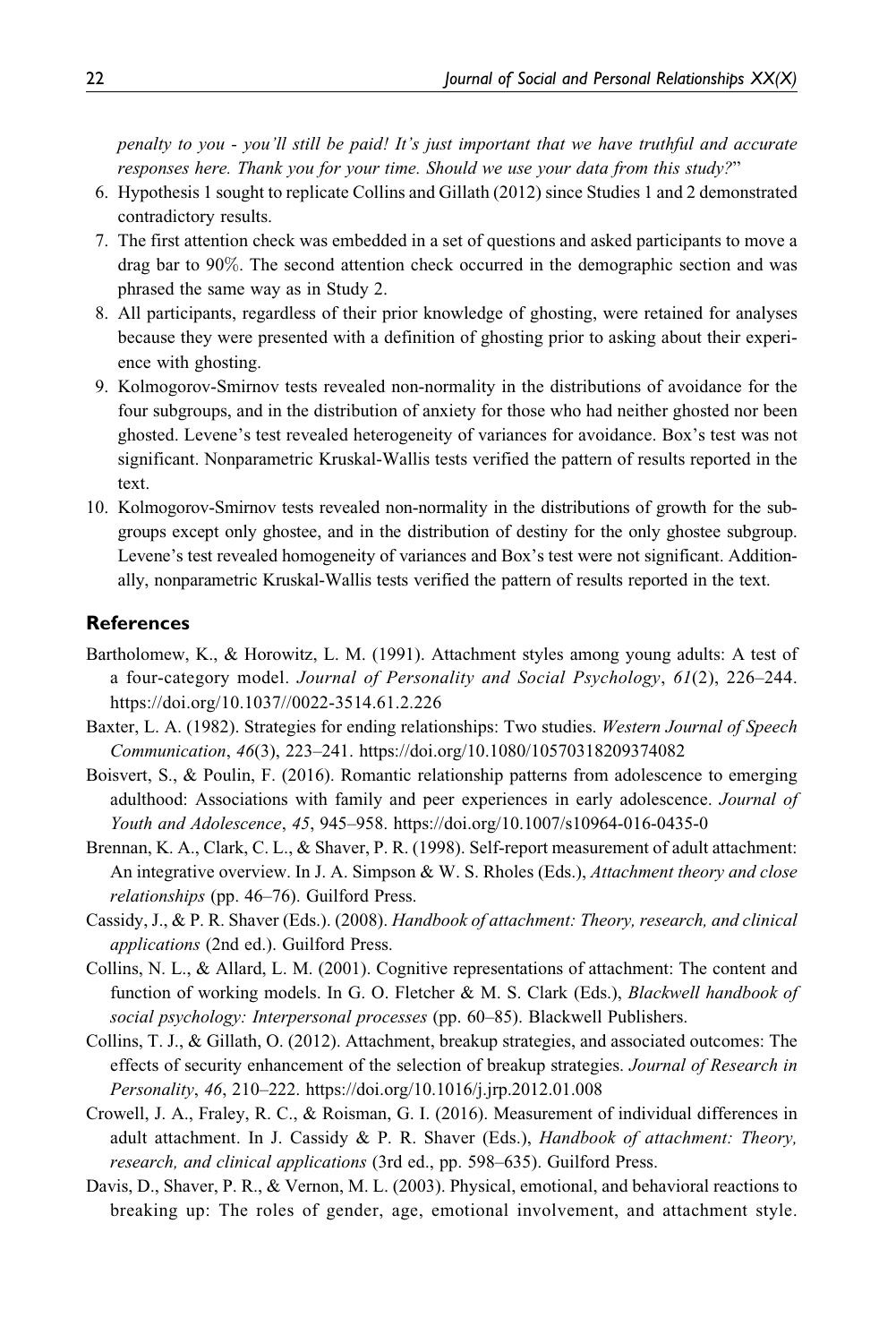Personality and Social Psychology Bulletin, 29(7), 871–884. [https://doi.org/10.1177/](https://doi.org/10.1177/0146167203252884) [0146167203252884](https://doi.org/10.1177/0146167203252884)

- De Wiele, C. V., & Campbell, J. F. (2019). From swiping to ghosting: Conceptualizing rejection in mobile dating. In A. Hetsroni & M. Tuncez (Eds.) It happened on tinder: Reflections and studies on internet-infused dating (pp. 158-175). Institute of Network Cultures.
- Eastwick, P. W., Finkel, E. J., Krishnamurti, T., & Loewenstein, G. (2008). Mispredicting distress following romantic breakup: Revealing the time course of the affective forecasting error. Journal of Experimental Social Psychology, 44, 800–807.<https://doi.org/10.1016/j.jesp.2007.07.001>
- Engle, J. (2019). Have you ever been ghosted? The New York Times. [https://www.nytimes.com/](https://www.nytimes.com/2019/01/25/learning/have-you-ever-been-ghosted.html) [2019/01/25/learning/have-you-ever-been-ghosted.html](https://www.nytimes.com/2019/01/25/learning/have-you-ever-been-ghosted.html)
- Feeney, J. A., & Noller, P. (1992). Attachment style and romantic love: Relationship dissolution. Australian Journal of Psychology, 44(2), 69–74.<https://doi.org/10.1080/00049539208260145>
- Franiuk, R., Cohen, D., & Pomerantz, E. M. (2002). Implicit theories of relationships: Implications for relationship satisfaction and longevity. Personal Relationships, 9, 345-367. [https://doi.org/](https://doi.org/10.1111/1475-6811.09401) [10.1111/1475-6811.09401](https://doi.org/10.1111/1475-6811.09401)
- Freedman, G., Powell, D. N., Le, B., & Williams, K. D. (2019). Ghosting and destiny: Implicit theories of relationships predict beliefs about ghosting. Journal of Social and Personal Relationships, 36(3), 905–924.<https://doi.org/10.1177/0265407517748791>
- Halpern-Meekin, S., Manning, W. D., Giordano, P. C., & Longmore, M. A. (2012). Relationship churning in emerging adulthood: On/off relationships and sex with an ex. Journal of Adolescent Research, 28(2), 166–188.<https://doi.org/10.1177/0743558412464524>
- Knee, C. R. (1998). Implicit theories of relationships: Assessment and prediction of romantic relationship initiation, coping, and longevity. Journal of Personality and Social Psychology, 74, 360–370.<https://doi.org/10.1037/0022-3514.74.2.360>
- Koessler, R. B. (2018). When your boo becomes a ghost: The association between breakup strategy and breakup role in experiences of relationship dissolution. Electronic Thesis and Dissertation Repository, 5402.<https://ir.lib.uwo.ca/etd/5402>
- Koessler, R. B., Kohut, T., & Campbell, L. (2019a). When your boo becomes a ghost: The association between breakup strategy and breakup role in experiences of relationship dissolution. Collabra: Psychology, 5(1), 29.<https://doi.org/10.1525/collabra.230>
- Koessler, R. B., Kohut, T., & Campbell, L. J. (2019b). Integration and expansion of qualitative analyses of relationship dissolution through ghosting.<https://doi.org/10.31234/osf.io/3kvdx>
- Le, B., Dove, N. L., Agnew, C. R., Korn, M. S., & Mutso, A. A. (2010). Predicting nonmarital romantic relationship dissolution: A meta-analytic synthesis. *Personal Relationships*, 17(3), 377–390.<https://doi.org/j.1475-6811.2010.01285.x>
- LeFebvre, L. (2017). Ghosting as a relationship dissolution strategy in the technological age. In N. M. Punyanunt-Carter & J. S. Wrench (Eds.), The impact of social media in modern romantic relationships. Lexington Books.
- LeFebvre, L., Allen, M., Rasner, R., Garstad, S., Wilms, A., & Parrish, C. (2019). Ghosting in emerging adults' romantic relationships: The digital dissolution disappearance strategy. Imagination, Cognition and Personality: Consciousness in Theory, Research, and Clinical Practice, 39(2), 125–150.<https://doi.org/10.1177/0276236618820519>
- LeFebvre, L., & Fan, X. (2020). Ghosted? navigating strategies for reducing uncertainty and implications surrounding ambiguous loss. Personal Relationships, 27(2), 433–459. [https://](https://doi.org/10.1111/pere.12322) [doi.org/10.1111/pere.12322](https://doi.org/10.1111/pere.12322)